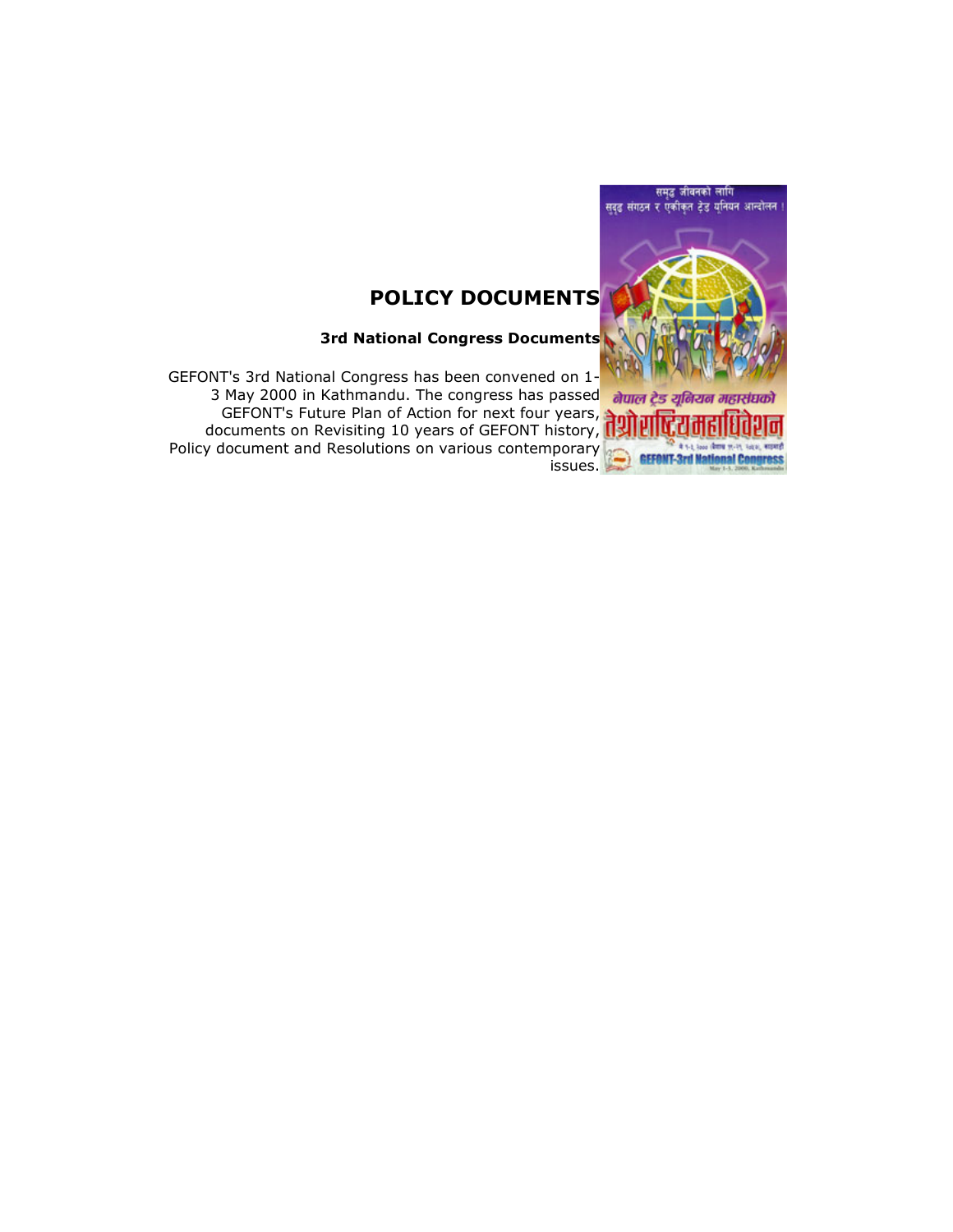# GLORIOUS TEN YEARS of Our Struggle

GEFONT 3rd National Congress Sec. Gen. Report:

GEFONT has completed its glorious ten years. Achievements of the decade, on which we feel proud, are as follows:

#### 1. Efforts for the development of unified trade union movement:

The slogan 'Workers of the world, Unite!' has been raised by the trade union movement of Nepal from the very beginning. However, Nepalese trade union movement could not be developed on the spirit of 'one class - one organisation'. In 1979, efforts were initiated to reorganise our movement. But during the period, existing extremism and intolerance among the unions had developed a tendency of denying the existence of one another instead of developing the fronts and unifying the movement.After this early phase, moves through fronts in special situations were begun. It also caused some illusive trends within the movement. The illusive concept 'trade unions for merely factory workers' developed the wrong feeling that service sector workers are petty bourgeois. Based on this wrong notion, white collar workers were made outsiders whereas a policy of providing membership even to the highly skilled technicians like engineers was adopted by the unions.Union movement came to an easy phase of accepting the existence of one another after the mass movement of 1990, but it also created an environment of unhealthy competition. Though in papers there was a front among the left unions during active period of united left front of political parties, it came to a natural dissolve with the approaching general election. Scenario of the union movement became dominated by unhealthy competition and self-centred position. Trade union Act was enacted in 1992 and then a debate 'trade union or professional organisation' crept into the trade union movement. Two questions emerged in this regard:

- Union with CBA right or mere Association?
- Independent trade union movement or a frontal trade union serving the patch-up policy based on vested interest of concerned political parties?

 The debate about the limitation of trade union movement came on the surface. Only after 1996, the right notion of 'All wage earners in the trade union' has gained its due place. Now it has become irrelevant to make front of leftist trade unions. Unions have, now, started to treat one another on the basis whether the union in question is legally recognised or not. Nowadays, a new debate is ongoing to develop a giant and unified trade union movement through the wide unity among the workers of agriculture, manufacturing and service sectors of work. In order to launch union movement with a clear vision and in a planned manner, significant contribution is made by International Trade Union Conference in 1994 organised by GEFONT in Kathmandu. How to explain trade union movement? Unions were defined mainly in three forms:

- Red (Genuine) Union
- Yellow Union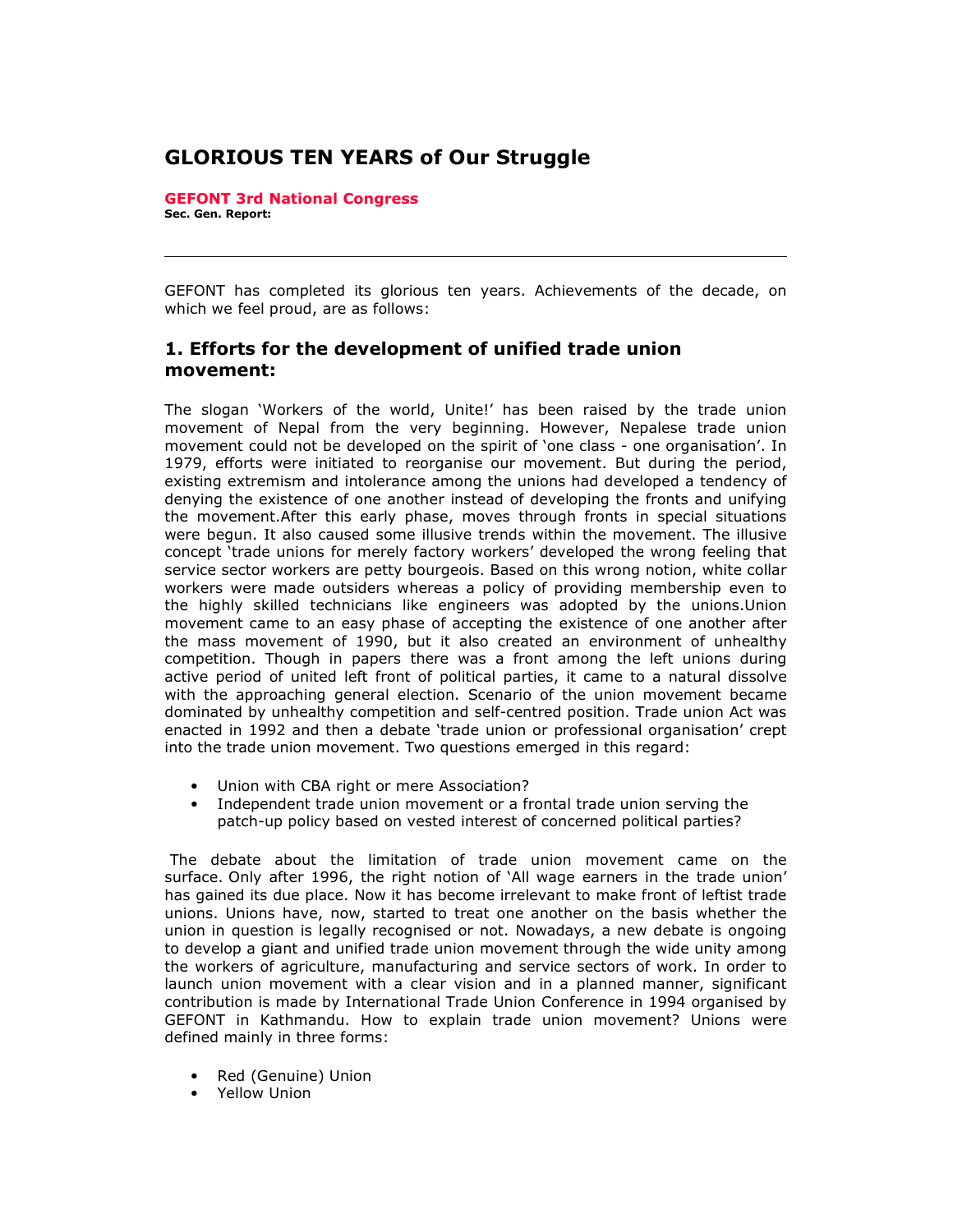• Orange or Centrist Union

 On the basis of colour, a tradition of defining relationship of unions with political parties was in use. The ITUC Put forward the concept of 'Pro Worker Trade Unionism', the basics of which are:

- Independent
- Mass based
- Militant
- **Socialist**

 Based on this concept of Pro Worker Trade Unionism, GEFONT adopted the program 'One Union - One Voice'. While launching the program, GEFONT came to the conclusion of unifying the trade union movement through the integration of agriculture, manufacturing and service sectors both in formal and informal sectors of work.

## 2. Organisation & mobilisation:

GEFONT does not hesitate to claim that the expansion of organisation and mobilisation during the decade has been significant. There were only four founder federations - Nepal Independent Workers Union, Independent Transport Workers association, Nepal Independent Hotel workers Union and Nepal Trekking Workers Union - at the time of the establishment of GEFONT in underground existence in 1989. In the open-air program in July 1990, the number of the federations under GEFONT umbrella reached to nine, which is reflected in the nine corners of our logo, too. Then started a campaign of forming more and more federations in order to have legal recognition of GEFONT as the first confederation of Nepal. Now the number of affiliates is sixteen. Formation of new federation on short-term vision at that time has also contributed to the efforts of enlarging the circle of the union movement.As the latest campaign of expansion of organisation at that time, GEFONT Support Groups were formed. Initially the objective was to form GSG by the inclusion of Nepalese workers & friendly foreigners and to mobilise materialfinancial assistance, but while on the practice GSGs emerged as the organisation of Nepali migrant workers.The first policy of expansion & mobilisation was based on 'Many organisation - Large Membership'. After first national congress, policy of 'Strong Organisation - Large Membership' came into practice. Thirdly, the policy of 'Planned & Manageable Organisation - Expansion & Members in New Sectors' was forwarded after second national congress. Second National Congress adopted 'Line Industry Campaign' in order to end up adhocism in the union movement and to strengthen organisational structure. The campaign was successful towards:

- Restructuring of large federations on the basis of the nature of work
- Unification & polarisation of federations of similar nature into one
- Development of departmental structure based on nature of job in various federations.

The success of this campaign is reflected in the activities of Nepal Independent Food & Beverage Workers Union, Nepal Independent textile & Garment workers Union, Nepal Auto Mechanics Union and Union of Trekking, Rafting &Travel Workers, Nepal as the new restructured unions and also in the international affiliation of Chemical Iron Union (NICIWU) with ICEM & Construction sector union (CUPPEC-Nepal) with IFBWW.As mentioned in the 11-point program 'GEFONT By 2000' adopted by the Second National Congress, the campaign of unionisation of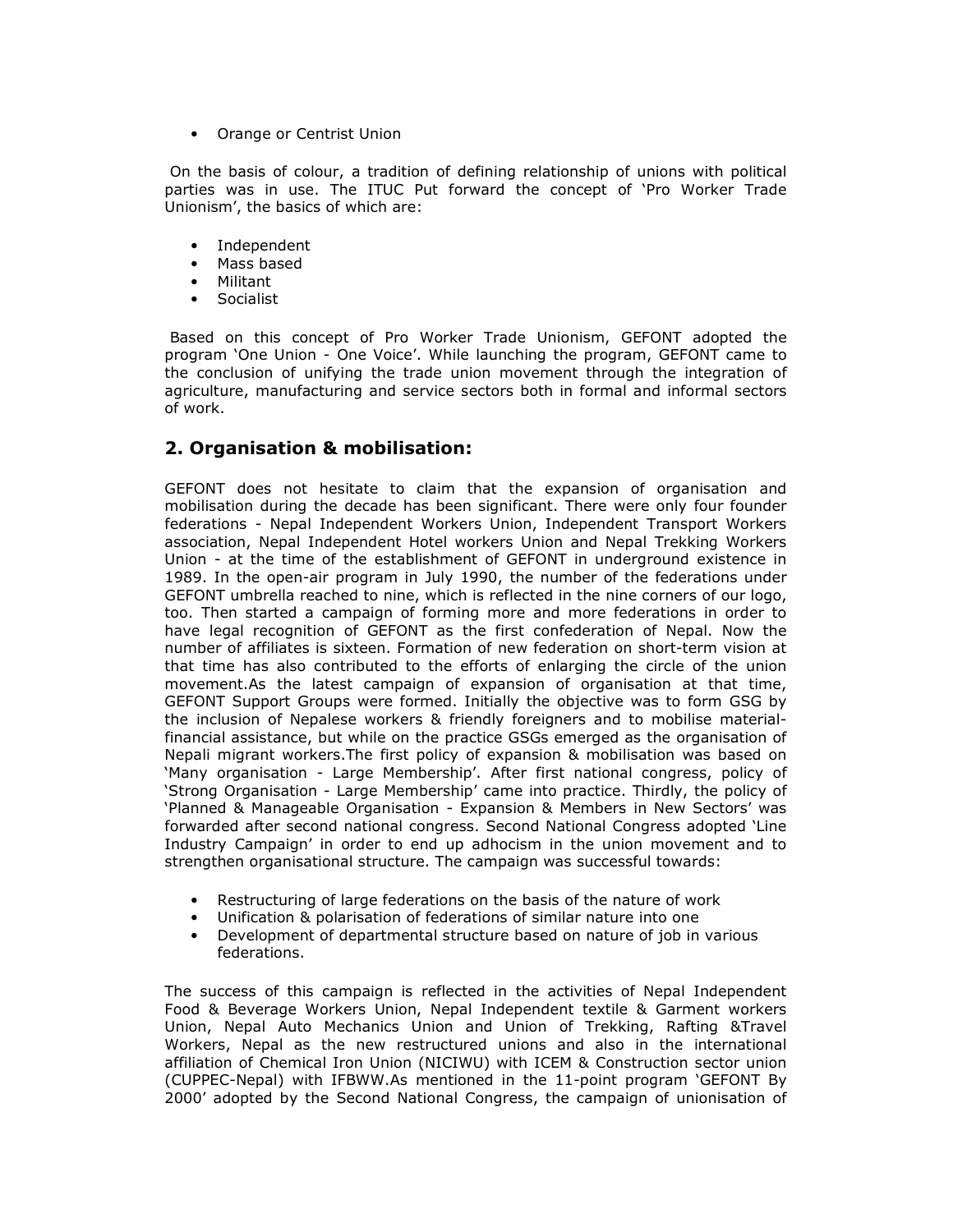agricultural workers is another program related to organisational expansion & mobilisation. In the course of unionising the Two Million agricultural workers in the mainstream of union movement, following achievements are mentionable:

- Registration of 'Federation of Agricultural workers, Nepal' as the union of largest membership under GEFONT fold.
- Fixation of minimum wages and working hours for agricultural workers.
- Government declaration to eliminate gender discrimination in agricultural sector.
- Formation of Minimum Wage implementation Monitoring Committee in central level and participation of GEFONT in the committee

The strength of the union is measured through its total membership. But it is difficult in our country to evaluate it because of poor database. In this regard, the first FES publication Labour Institutions and Economic Development: A study of Nepal (1993, New Delhi) has evaluated the union membership to be:

| <b>GEFONT</b> | 235000 |
|---------------|--------|
| <b>NTUC</b>   | 160000 |
| Others        | 95000  |

On the other hand, the registration of enterprise unions in formal sector shows a clear position as follows

| Name of<br>Union | No. of Reg. unions | No. of Active<br>unions |  |  |
|------------------|--------------------|-------------------------|--|--|
| <b>GEFONT</b>    | 788                | 580                     |  |  |
| NTUC.            | 574                | 297                     |  |  |
| Others           | 265                | 174                     |  |  |

The position of different national centres is evaluated in a recent publication 'Productivity, Wages, Employment & Labour Market Situation in Nepal, The Role of Trade Unions' published by NEFAS/FES (August 1999, Kathmandu), which provides the statistics of total membership as follows:

| <b>GEFONT</b> | 301,176 |
|---------------|---------|
| NTUC.         | 194,000 |
| <b>DECONT</b> | 17,670  |

With respect to the number, there may be different views. In our case, we have now classified GEFONT membership into three categories. The position as made available by our national affiliates after renewal in the eve of the Third National Congress is given in the table below:

|   | <b>S.N Name of Affiliates</b>                                             | Paid up<br><b>Membership Membership Members Members</b> | <b>Signature Associate</b> |        | <b>Total</b> |
|---|---------------------------------------------------------------------------|---------------------------------------------------------|----------------------------|--------|--------------|
|   | Nepal Independent Workers'<br>Union (NIWU)                                | 1,000                                                   | 3,500                      | 4,300  | 7,800        |
| 2 | <b>Independent Textile Garment</b><br>Workers' Union of Nepal<br>(ITGWUN) | 5,000                                                   | 15,000                     | 17,000 | 32,000       |
| 3 | <b>Independent Transport-</b>                                             | 12,853                                                  | 12,853                     | 39,802 | 52,655       |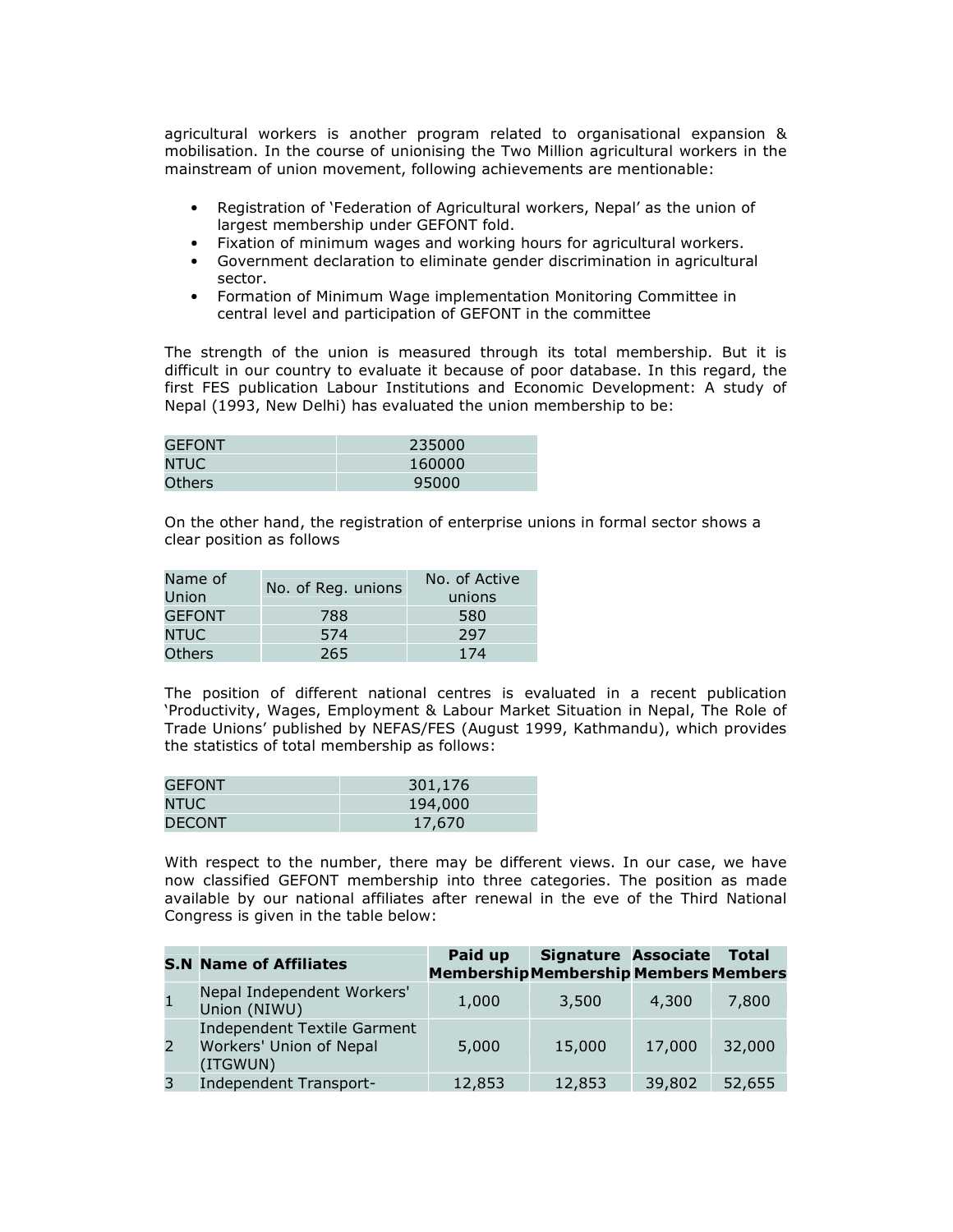|                | Workers' Association of Nepal<br>(ITWAN)                                                             |        |         |         |         |
|----------------|------------------------------------------------------------------------------------------------------|--------|---------|---------|---------|
| $\overline{4}$ | Nepal Independent Carpet<br>Workers' Union (NICWU)                                                   | 2,000  | 5,154   | 15,326  | 20,480  |
| 5              | Nepal Independent Hotel<br>Workers' Union (NIHWU)                                                    | 5,538  | 8,000   | 12,000  | 20,000  |
| 6              | Union of Trekking-Travel-<br>Rafting Workers, Nepal<br>(UNITRAV)                                     | 1,284  | 5,700   | 5,300   | 11,000  |
| $\overline{7}$ | Independent Press Workers'<br>Union of Nepal (IPWUN)                                                 | 250    | 850     | 2,950   | 3,800   |
| 8              | Independent Tea plantation<br>Workers' Union of Nepal<br>(ITPWUN)                                    | 2,500  | 5,500   | 4,000   | 9,500   |
| 9              | Nepal Auto-mechanics Trade<br>Union (NATU)                                                           | 1,800  | 1,800   | 2,200   | 4,000   |
| 10             | Central Union of Painters,<br>Plumbers, Electro and<br><b>Construction Workers-Nepal</b><br>(CUPPEC) | 4,790  | 4,790   | 17,710  | 22,500  |
| 11             | <b>Independent Garbage</b><br>Cleaners' Union of Nepal<br>(IGCUN)                                    | 8,18   | 1,046   | 3,054   | 4,100   |
| 12             | Nepal Independent Food and<br>Beverage Workers' Union<br>(NIFBWU)                                    | 3,029  | 3,029   | 6,171   | 9,200   |
| 13             | Nepal Independent Chemical-<br>Iron Workers' Union (NICIWU)                                          | 3,813  | 3,813   | 16,727  | 20,540  |
| 14             | Nepal Riskhaw Pullers' Union<br>(NRPU)                                                               | 3,000  | 14,000  | 4,000   | 18,000  |
| 15             | Federation of Agricultural<br>Workers-Nepal (FAWN)                                                   | 3,000  | 35,257  | 39,743  | 75,000  |
|                | <b>Total</b>                                                                                         | 52,175 | 120,292 | 190,283 | 310,575 |

## 3. Struggles & Movements of the Decade:

- Our struggle has two sides politics related and labour related. Following are the political struggles and movement in the past decade.
- Active involvement in anti Panchayat movement and establishment of multiparty system.
- Active participation in struggles related to nationalism as Tanakpur, Mahakali, border disputes etc.
- Active participation in favour of pro people forces during General & Local Elections.

A number of struggles for the protection and safeguarding of the interest of workers have been launched during the decade, the achievements can be summed up as:

• Development of controlled & planned movement from the early phases of uncontrolled & spontaneous struggles.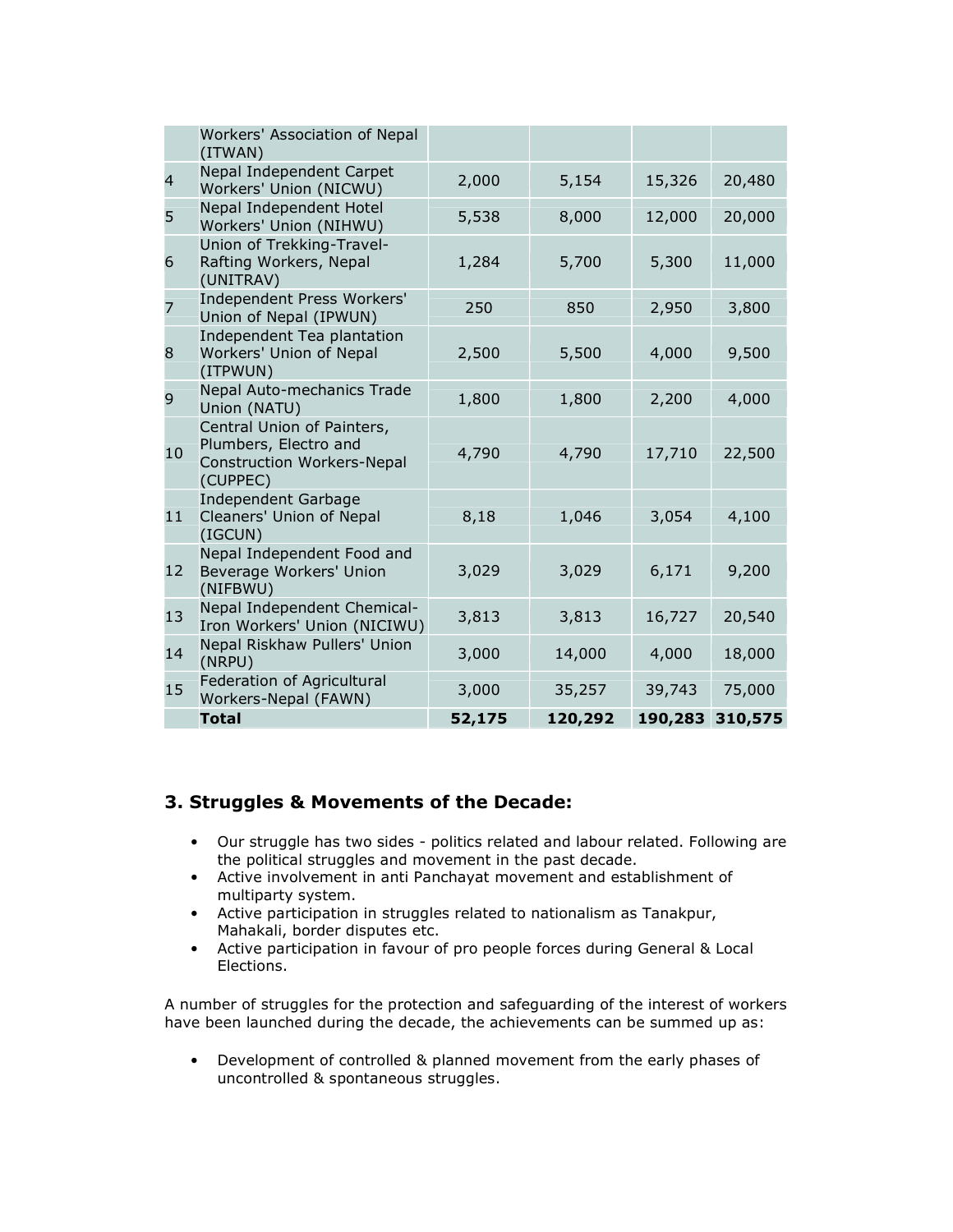• Widening of the movement from limited organised sector towards urban and rural informal sector including different services and agriculture.

Altogether 87 struggles were led by GEFONT during the decade. The Third assembly of GEFONT National Council had given a mandate of mass mobilisation & movement. So, during mid January to mid February, GEFONT moved among the masses in the signature collection campaign through the post card mentioning seven causes of the movement. The number of signature presented to the Minister of Labour during the campaign was 39,602; the target was 50,000, which stands to be the achievement of 79.2%. The campaign was limited to organised sector and proved to be successful to mobilise workers in enterprises.During the same period, card signature campaign was launched with the demand for paid leave in 8 March for women workers. The number of the card presented to the Minister of Labour was 6,676.

## 4. Educational Campaign:

Trade union education campaign in our movement is taking a planned and organised shape from an unorganised spontaneous phase. During the decade, educational activities were underground, semi-underground and open in accordance with existing environment. The focus was on:

- Political freedom & right to workers to form organisation
- Formulation of progressive labour laws
- Right of collective bargaining and ideological as well as philosophic topics

After the First National Congress in 1992, departmental structure was developed for trade union education. The achievements of the time are as follows:

- Information & management training in a participatory approach in cooperation with Asia Monitor Resource Centre in 1992.
- The training was helpful to establish GEFONT Resource Centre and to develop new curriculum in trade union education.
- Beginning of systematic trade union education program in the form of TRUE Campaign in June 1993.
- Literacy program launched in selected areas of all five-development regions in 1994.
- Development of the Concept of Mobile Trade Union School

Moreover, TOT programs have been organised as mentioned below:

- The first TOT in 1993
- TOT for literacy classes in 1994
- The first TOT based on training & education methodology in 1997
- Advanced level TOT program in1998
- Facilitators Training based on ILO ACTRV course of Trade Union Management & Leadership Development in 1999.

It is also to be noted that GEFONT made efforts to establish National Labour Academy in co-operation with other organisations & experts in order to create an environment of action research on labour issues and to develop advanced materials for workers education. Now, the Academy is functioning.During the period, GEFONT educational curriculum was classified into three: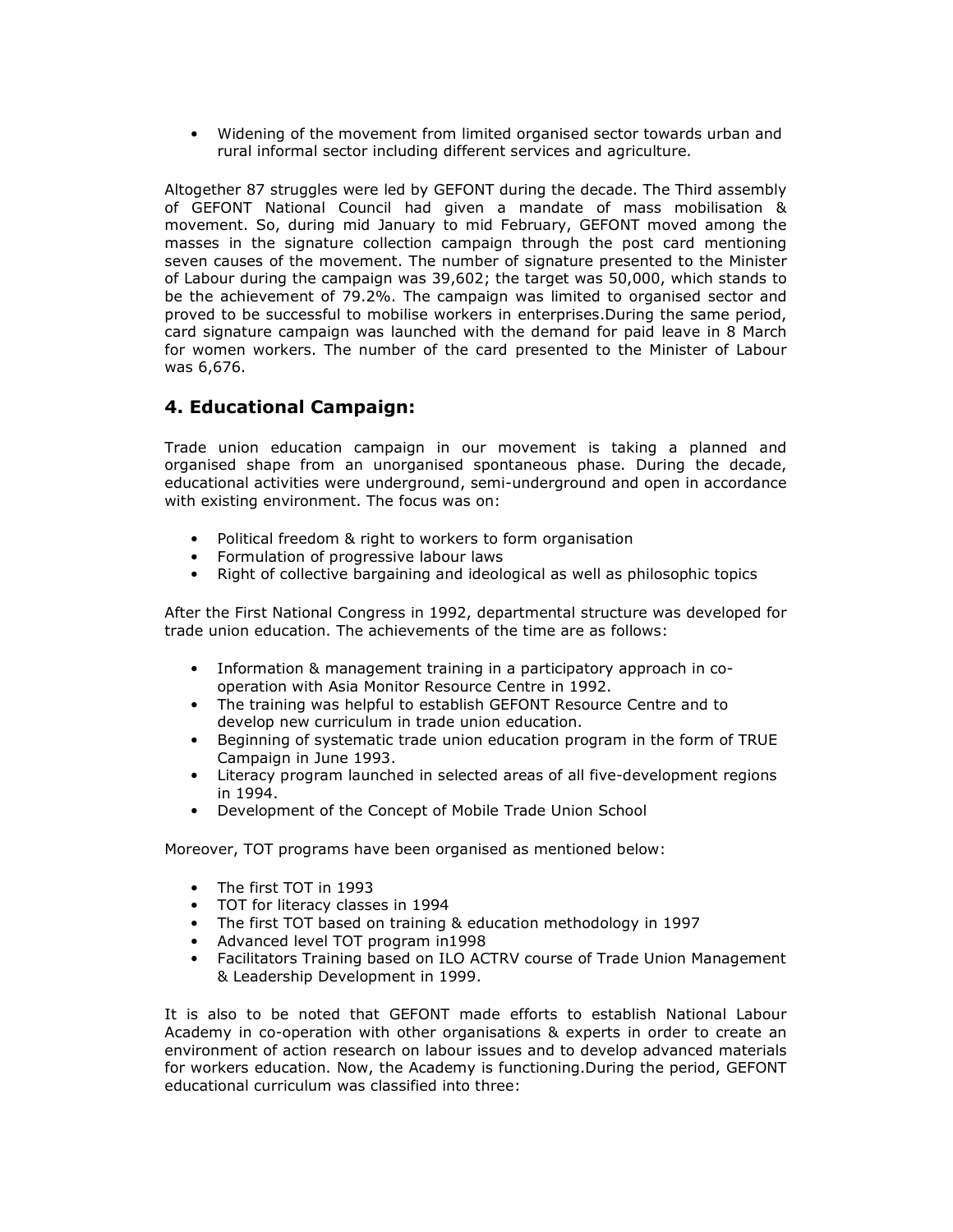- Basic course labour laws, trade unions and political parties, collective bargaining, basic trade union knowledge.
- Special course Contemporary and leading issues (tackled during the period are Labour Policy, Child Labour, Bonded Labour, Migrant Workers, Agricultural Workers)
- Advanced course Detailed study on any of the subject

On the spirit that training gives knowledge, GEFONT tried to develop skilled manpower within its fold. In initial days, it was limited to the activities of leaders & leadership development. In this regard, the systematic approach was Cadre Top 100 campaign. Before the Second National Congress, there was no systematic effort towards HRD. After the Congress, the efforts in this regard can be mentioned in the following way:

- Internal training (including discussions and seminars organised by GEFONT Departments)
- Internship Programs
- Comparatively long subject based training of various training institutes

(Six persons sent in ILO Turin Centre In Italy for five week training, Two persons in Histadrut Training Institute in Israel for three month training, one person in three week TOT organised by IRR in Nepal and two persons in three week training on trade union management & leadership development organised by ILO-ACTRAV/DANIDA.)

#### Study & Observation Visits:

- (An eight-member team visited SEWA of Gujrat, India for the study of workers co-operatives; One person in observation tour in India, Bangladesh and Pakistan organised by ILO-IPEC; One person in observation tour in Bangladesh organised by Caritas Nepal.)
- Participation in friendly visits, seminars, workshops, meetings and gatherings

 During the period, excluding the programs of GEFONT, altogether 217 persons participated in national level training in 16 different subjects. In addition, 97 persons participated in various international programs. For the education programs and HRD, a number of publications have been done.

#### 5. Involvement in the issues of social concern:

In this period of our struggle, the concept 'Trade union is the social partner' displaced the wrong traditional notion that trade union is the equipment for increases in wages & facilities and that it is for strikes. Our movement has laid down two responsibilities of trade unions:

- Professional responsibility related to rights & interests concerning job & employment.
- Social responsibility related to the liberation of the oppressed segment of our society.
- Among the two, GEFONT has been active on the following issues of social concern:
- Elimination of Kamaiya system, the bonded labour system.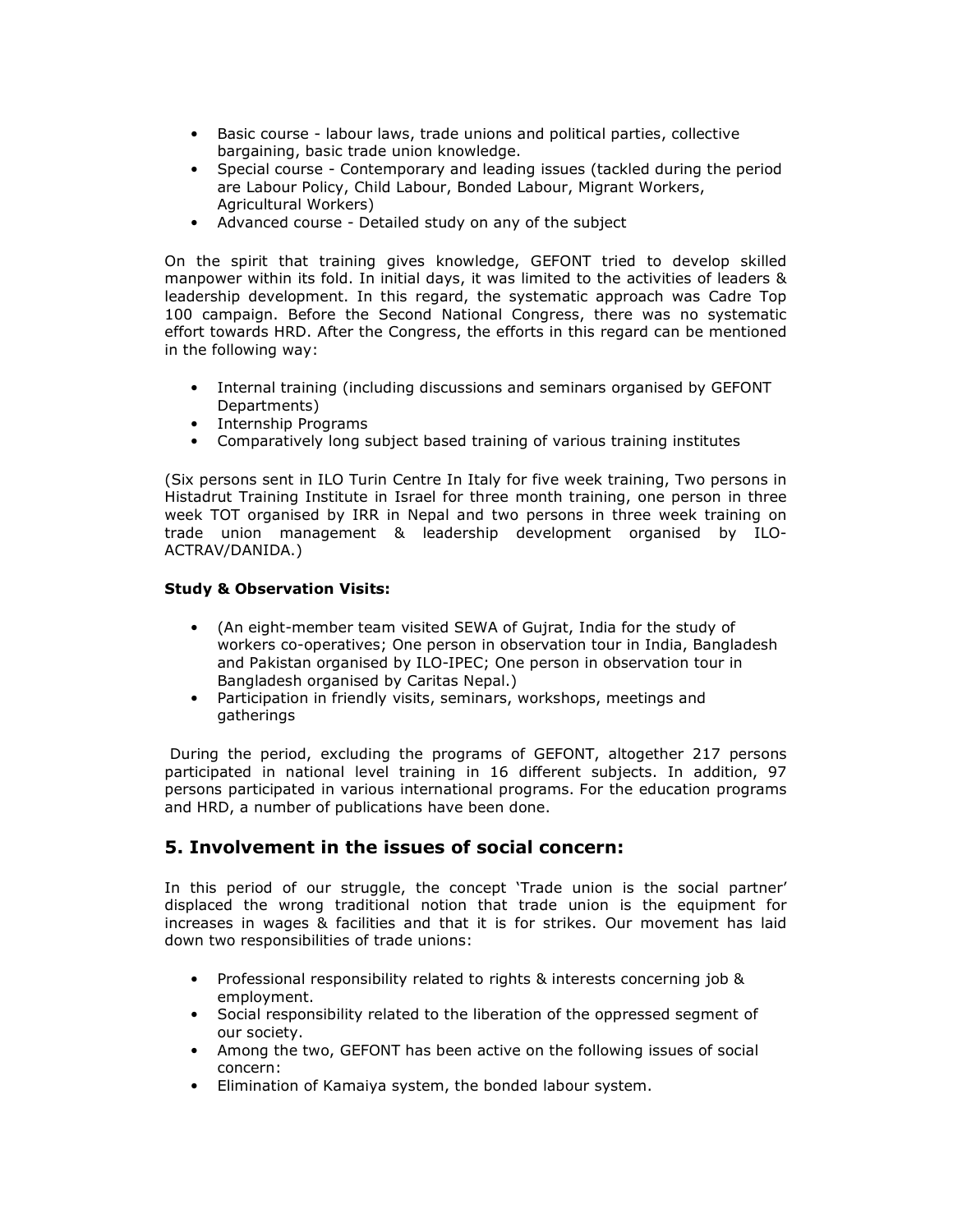- Elimination of child labour and girls trafficking.
- Programs against social & gender discrimination.
- Human Right
- Consumer issues like price hike, budget and other policies.
- Blood Donation
- Games & Cultural Programs
- Programs for victims of natural calamities.

### 6 Activities related to Social Security:

During the glorious decade, a number of issues have been given a concrete shape from the former unplanned frame. Some initiatives on social security have been taken after First National Congress, which are as follows:

- Financial-physical assistance through federations to the workers affected by labour disputes including strikes
- Establishment of Emergency Fund Scheme as a beginning of institutional campaign
- New institutional initiative on workers co-operative as a part of GEFONT By 2000 from Second National Congress
- Sufficient financial assistance by ITWAN (GEFONT Affiliate of transport workers) to the members affected by road accidents
- Constant lobbying for social security system and network

# 7. Labour Laws & Trade Union Rights:

As the achievement of the decade, we have received some new labour laws. Significant in this regard are Labour Act 1992, Trade Union Act 1992 and Transportation Act-1995. Moreover efforts to make corrections in the Acts were launched after Second National congress; the results are the following:

- First amendment in Labour Act 1992
- First amendment in Trade Union Act 1992
- First amendment in Foreign Employment Act 1986
- First amendment in Bonus Act 1974

Coveninences have been felt in labour disputes, union registration and operation of welfare fund after these amendments. With respect to the trade union right, 175 cases in the court have been handled by our Dept. of Trade Union Rights & Grievances Handling. Out of those, 45.71% were decided in favour of our members, 12% in favour of employers, 24% are in continuation and 18% cases are in pending.

#### 8. Woman workers Campaign:

A large number of Nepalese workforce consists of women workers. So, large participation of women workers from local to central level is essential in order to make our movement representative. Considering the reality, this campaign has been launched through CWWD.There are two experiences of women participation in trade union movement. First is of separate trade union for woman workers. Second is of representation of handful of women in working committee and formulation of department or committee in the unions where the number of woman workers is considerably high. GEFONT has different experience. "Participation, not mere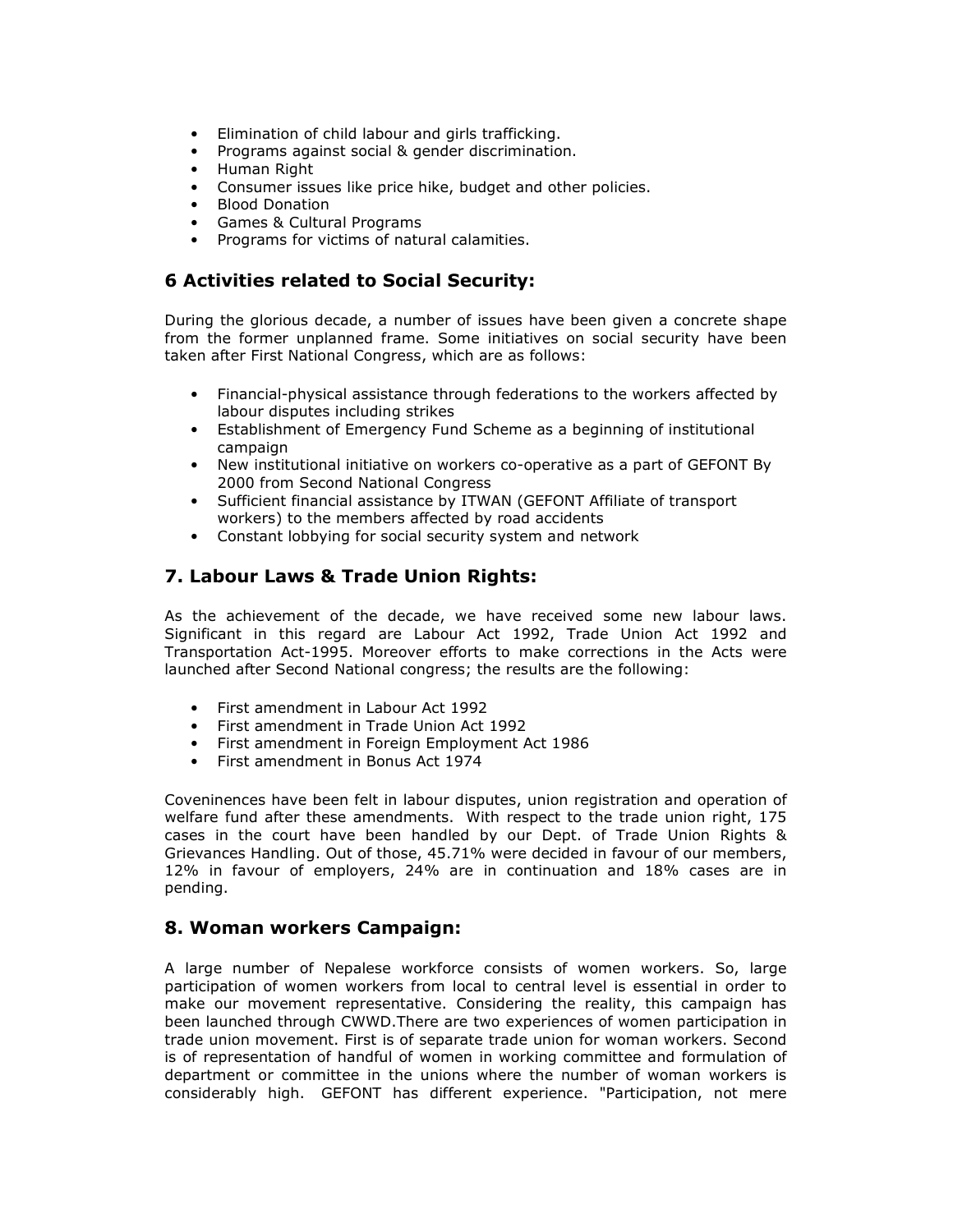representation" is our slogan in this regard. CWWD has been functioning as a special department with regard to the exercise of rights. And, at the same time it is enjoying the equal status of National Federation within the organisational framework of GEFONT. CWWD is functioning in tiers:

- 1. Concentration in professional rights of women workers by forming RWWD & DWWD as well as separate departments in Centre of the National Federations.
- 2. Affiliation to the National women movement in order to fight for general women rights of the woman workers.

For the purpose, the policy of GEFONT in relation to CWWD can be expressed in three points:

- Direct representation of CWWD in GEFONT NEC.
- At least 25% women participation in every programme of GEFONT.
- 25% male participation in the programmes of CWWD.

Achievements after the formation of CWWD can be mentioned as follows:

- Increasing women participation in trade union activities.
- Good understanding on representation, participation, sexual discrimination and gender discrimination within GEFONT umbrella.
- Establishment of 8th March as historical day.
- Identification of problems of women workers.
- And initiatives in garbage cleaning and tea plantation to enjoy paternity leaves also.

#### 9. GEFONT and contemporary politics

The trade union movement of Nepal has been divided into leftist and non-leftist unions from the very beginning. This type of polarisation is still in continuation even after the mass movement of 1990. After the enactment of Trade Union Act 1992, political division of trade unions is basically represented by:

- GEFONT as the legally recognised leftist trade union centre
- NTUC as the legally recognised rightist trade union centre

Other centres do not exist with the legal point of view and are just the paper unions traditionally affiliated to the various political parties. On the question of trade union and contemporary politics, both the main streams are following the political trade unionism. However, there are differences in the issue of relationship between trade union and the political parties. The relation of NTUC with the political party is based on opportunist character. As a result, though Nepali Congress is not divided formally, the leadership of NTUC divided into two groups; which resulted formal division of the Union - NTUC & DECONT. On the contrary, GEFONT has explained its relationship with the parties as engagement with organisational autonomy. It refers to:

- Working in co-operation for same political mission with the political party of the same vision.
- Organisational independence
- Choice of political party by the members as their personal freedom.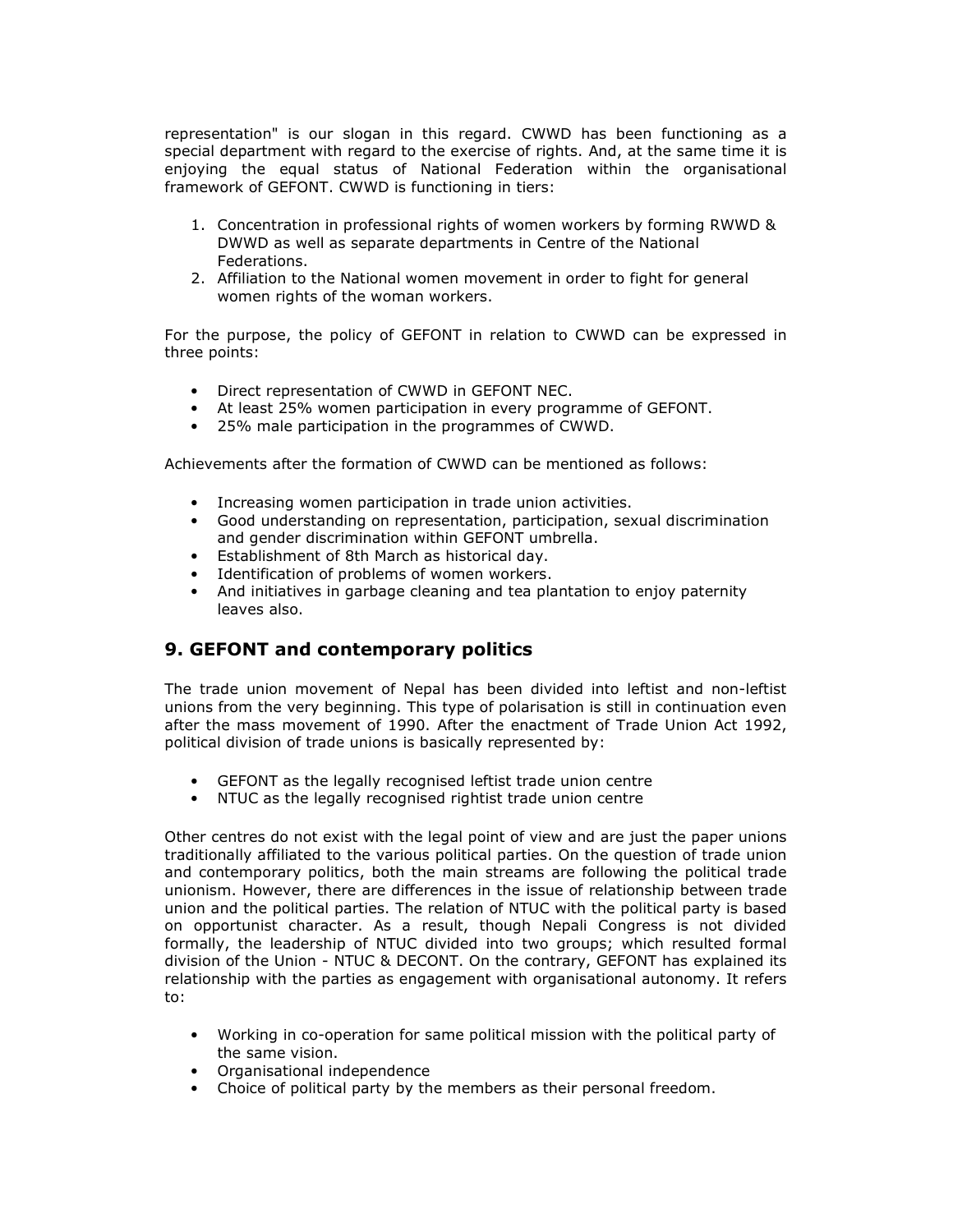Under this policy, GEFONT is in close hand-in-hand relationship with CPN-UML. Although GEFONT was fully aware of the limitation of the minority and coalition government of CPN-UML, it has played a role of comrade -in -arm during the movement and has staged its reservation and protest on non-pro worker activities during its participation in Government. Because of this concrete policy and relationship, GEFONT did not have to face division and inside fighting even in the period of division in the parliamentary party of CPN-UML.

## 10. Miscellaneous

#### a) OSH:

Though information oriented activities were started before Second National Congress, OSH was paid high emphasis through its inclusion as a campaign in the program 'GEFONT By 2000' adopted by the Congress.

- Subject Committee has been formed to launch this campaign. GEFONT has been participated in various training and exposure programs organised by national and international organisation related to OSH.
- After Second National Congress, GEFONT is also involved in OSH project launched by the Government and environment project- ESPS under HMG/DANIDA co-operation.

#### b) Labour Building Construction Campaign:

Second National Congress had announced "GEFONT will have its own building by 2000"and the construction of the Building will be symbol of Dignity & Unity of workers". To meet the challenge and sentiment of the Congress, GEFONT has recently purchased the same building where its central office was situated. This building is named as Man Mohan Labour Building in the name of Com. Man Mohan Adhikary, the founder leader of Nepali trade union movement. We have gained these achievements in the course of our struggle. Is it sufficient? We commit-During the Glorious Ten Years of our struggle, there have been weaknesses from our parts in between the activities.

#### One

- Spirit of the movement for democratic constitution could not be realised to the fullest extent. Even the oppressors of the movement enjoyed impunity and our movement could not become successful to pull them under the legal punishment.
- Co-ordination with various peoples' organisation could not be translated into practice to the desired extent.

#### Two

• Though the policy intervention was highly significant during this tenure, we became less impressive in mass mobilisation on specific National labour issues.

#### Three

• Effective implementation of labour laws could not be realised in practice as expected.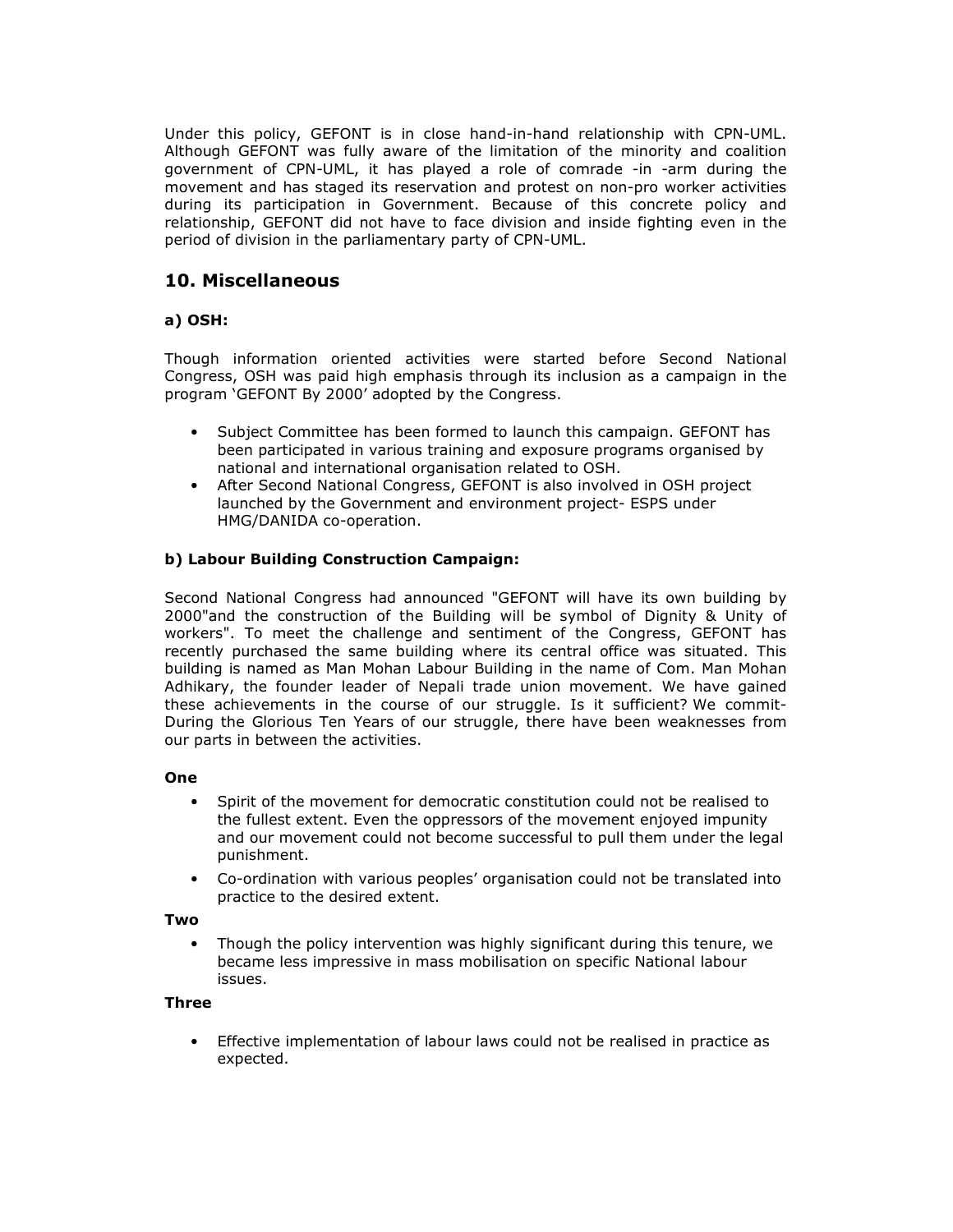#### Four

We became less effective within our rank & file to make a clear understanding in various components of the Labour Policy and our position.

#### Five

- Our movement still demands more effective departmental exercise and conducive organisational structure.
- Six
- Because of the bureaucratic delay in the amendment of trade union act, our programme of One Million Membership proved to be ambitious even in a situation of high potentiality.

 Besides, there are various opportunities for our movement, which can be listed out as following:

#### Our Opportunities:

- Establishment of multiparty system and democratic constitution
- Recognition and involvement in Central Labour Advisory Committee
- Acceptance of trade union movement as social partner
- Strong membership base and expansion of trade union movement
- Openness created by globalisation
- Increasing international relation
- Contact & development of relationship with organisations like ILO
- Increasing participation of women workers
- Sufficient publication and education campaign
- Mobilisation of internal and external resources
- GEFONT Building
- Resource centre
- Large workforce of Agriculture and service sector
- Access of trade union workers in political parties

Not only opportunities, but also there are Challenges to be faced. Following points can be listed out as Our Challenges-

- Capital friendly forces in Government instead of pro-worker forces
- Anti-worker provisions in labour laws and no control of pro-worker forces in labour related state machinery
- Less social recognition of the coverage of the trade union movement
- Adverse effect of Globalisation
- Weak position of Socialist forces in International trade union movement
- Patriarchal social structure
- Less development of required Human Resources
- Poor internal resources
- Poor data base
- Concept of Unified trade union movement including agriculture, services and manufacturing sector not yet established
- Less realisation of political parties regarding the strength of trade union movement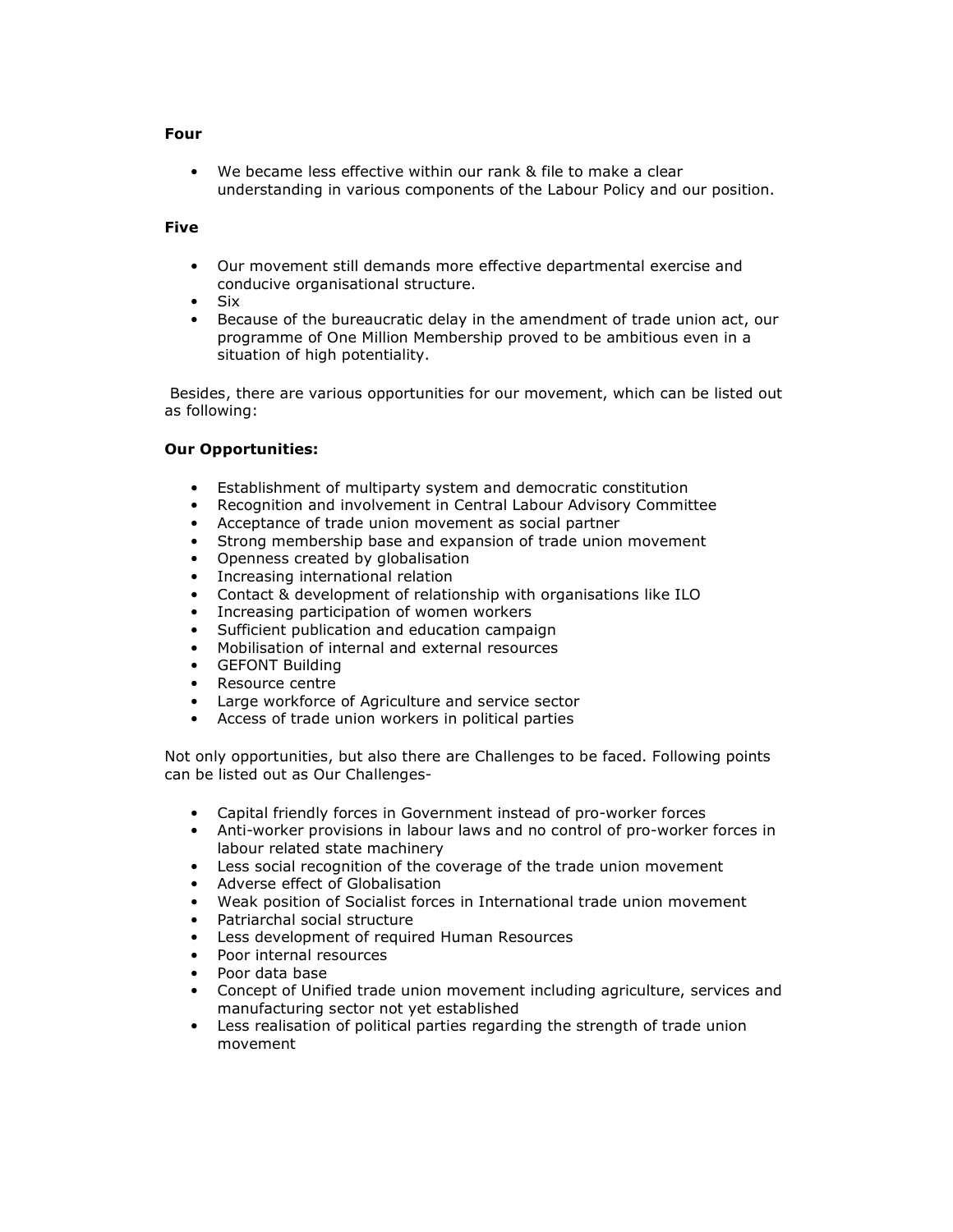# GEFONT POLICY DOCUMENT

#### Moving Ahead Within the First Decade of 21st Century

GEFONT's Policy Documents adopted by 3rd National Congress  $(1-3$  May, 2000)

The 80's and 90's of the recently past 20th Century have proved that the union movement cannot go ahead only through the traditional union works as in previous decades. Declining union membership in all the continents has created a big challenge to the unions. As a result, unions have already started to modernise themselves and to expand the style of thinking, techniques and area coverage of activities from the concluding decade of the 20th Century. In addition, it is also observed that the effectiveness of and attraction towards trade unions have sharply declined in various parts of the globe because of the involvement of NGOs and consumer organisations in some of the labour issues. The emerging challenge from the NGOs has also compelled the trade unions to go ahead with new strategies. The need to change traditional thinking, working style and activities of unions has become more relevant as a result of globalisation, expansion of TNCs, offensive monopoly capital, intensifying consumerism, informalisation of labour, changes in the patterns of employment and sharply weakening protectionism in international trade.

GEFONT is constantly evaluating the realities and is always prepared to reorganise & systematise its vision, mission, programs and plans in accordance with the new realities. So GEFONT has determined its vision statement to be 'Socialism for dignified working class and prosperous life'. In order to translate this vision into practice, GEFONT has reviewed and revised its policies.

#### 1. Politics, Political Party and Trade Unions:

This decade is quite different from the previous ones with regard to political realities. The form of Nepali politics has undergone significant change in this decade. Absolute Monarchy is now transformed into Constitutional Monarchy. Partyless autocracy has collapsed and multiparty parliamentary system has been established. This outstanding change is the outcome of the continuous political struggle and sacrifices of the people.

However, political parties and political leadership could not work to satisfy the expectation of people. Honesty and cleanness of the leadership have come under question marks. Political morality has weakened and corruption has flourished in an effort to become institutionalised. Unstable government is also one of the salient features of this decade.

Division and heavy contradictions within political parties have been effective in national politics. During the period, even CPN-UML, in spite of its strong organisational structure, had to face division in its parliamentary party. Though UML was able to minimise quickly the adverse effect of division on its party organisation, a psychological frustration crept into the feelings of the people. Resultantly, it has to come down from the strong probability of forming majority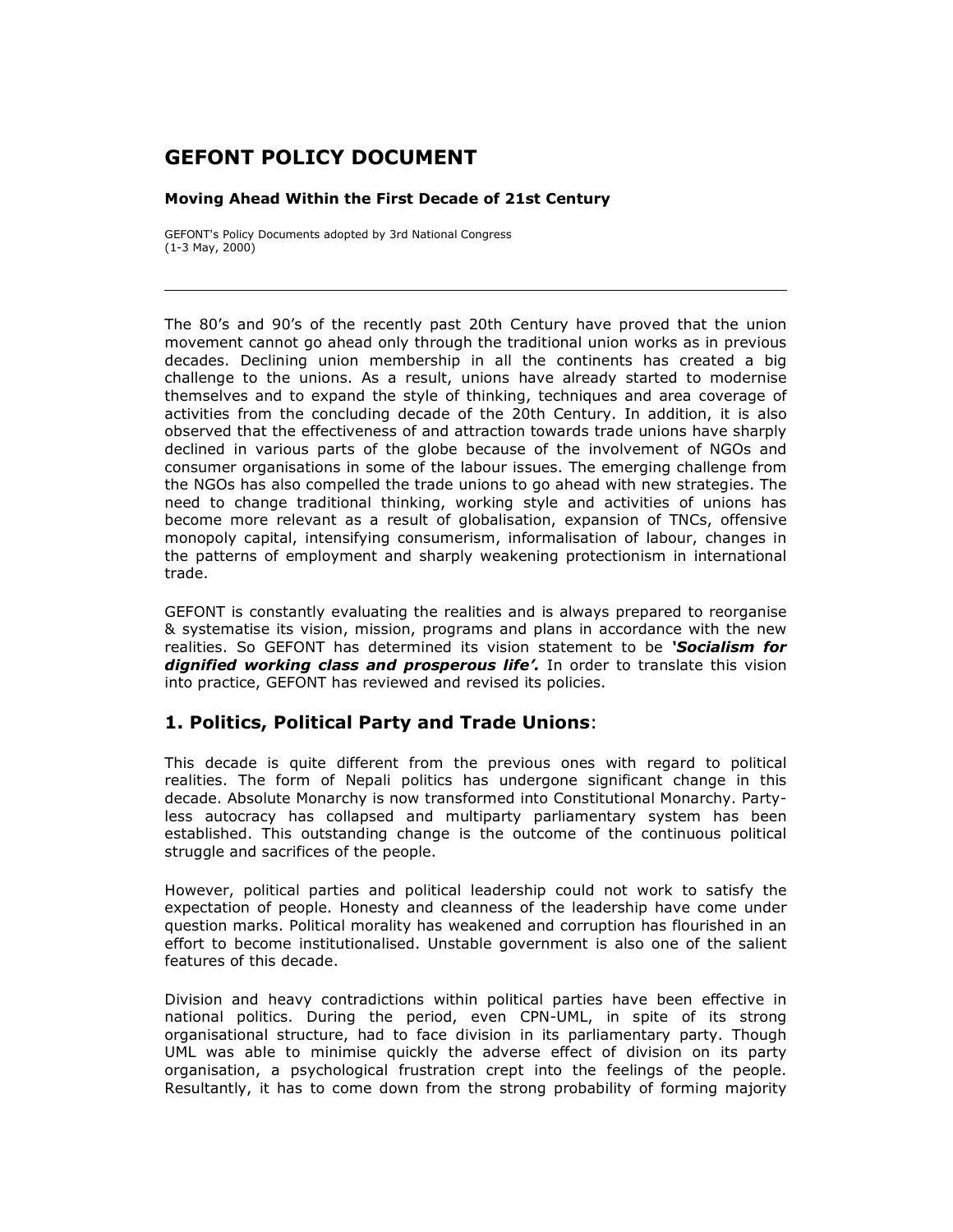government to limit itself in the position of main opposition party in the general election of May 1999. Just before UML, National Democratic Party also became divided into two factions of two top leaders of that party. Ruling Nepali Congress is facing extreme conflicts between Bhattarai and Girija groups, which resulted into the division of its sisterhood organisation Nepal Trade Union Congress, but party itself is like a broken glass into hundreds of pieces just in the unity based on poor old wood frame.

Splinters of the political parties with new name and flag were totally disqualified by the people in the general election of May 1999. The CPN-ML, the dividers' group of CPN-UML and NDP (Chand), the dividers' group of NDP could not gain even a single seat in the parliament.

The later half of the decade has faced terrorist activities launched by CPN (Maoist) based on its ultra leftist thought in the name of peoples' war and it has also become a part of national politics in this decade.

With the use of extremely unfair means, Nepali Congress has acquired majority anyhow in the parliament and its government is just in existence in a situation of very serious internal conflicts of the party. The government does not seem to dig out any path strategically for the socio-economic development of the country.

CPN-UML and Nepali Congress are the two mainstreams if we analyse present national politics. However, there were effective self-centred activities and power sharing by small parties during the previous hung parliament, but it proved to be a short-term phenomenon. Therefore, it is clear that national politics of Nepal is moving ahead through the two mainstreams, though there may be giant contradictions and factions in the two parties in their internal politics.

NC represents the interest of big businessmen and feudal landlords in national boundary and serves imperialism internationally. CPN-UML, on the other hand, is committed to scientific socialism and its pro-worker approach has shaped its role to be favourable to the labour movement of the country. Nine-month minority government of UML and its participation in seven-month coalition government was a period of pro-worker legal reforms.

National political environment is favourable for labour movement to expand the size and take a dynamic shape. Through the proper utilisation of this favourable environment, there are adequate opportunities to dynamise labour movement and to increase successful intervention in national policies.

Labour movement, now, has developed itself as a national and planned movement from an uncontrolled, spontaneous and scattered among the enterprises. From the limited activities in organised sector, the coverage of the movement has now widened to include agriculture, white-collar services and the entire informal sector. International relation has been developed very fast and the image of GEFONT is established as an active and energetic organisation.

The process of policy intervention has moved ahead. Participation in various forums has increased for policy and implementation with regard to a number of labour issues including labour laws and labour policy. GEFONT is, now, well established as the effective social partner.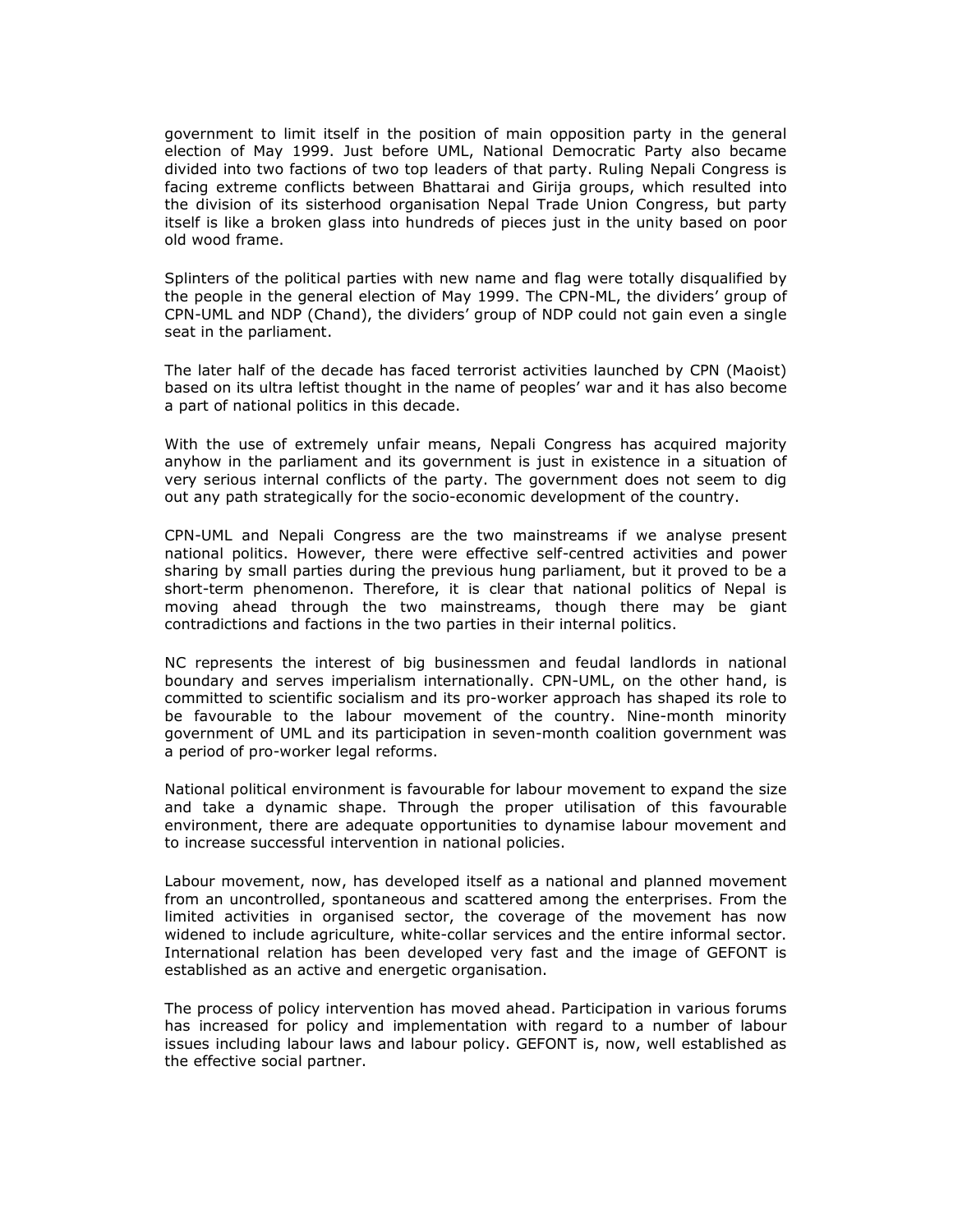Trade union movement is gradually gaining high political importance and the sensitiveness of the political parties has increased with regard to their relationship with labour movement.

In this situation, whether trade unions should be political or apolitical is an irrelevant question. Trade unions can not be non-political. Trade unions are the representatives of working masses and working masses are in majority in every society. If militant organisations having involvement of majority people become non political, there will be no participation of majority people in the policies and programs of the state, which is to be strictly avoidable in democracy with the viewpoint of socio-economic development.

Trade union movement in itself is an active form of working class politics. Trade unions may be inseparable organ of any political party or may have independent status in close relationship with any political party/parties or the independent umbrella of federations having different party affiliation. But there should not be the conflicting games of political parties within the structure of a trade union.

The trade unions may have partnership and hand in hand relationship with political parties or any particular political party. Active orientation towards this type of relationship is the ideal of trade union movement. We are determined to go handin-hand with the mainstream of Nepalese left politics.

We believe that there should be a simultaneous balance between independent functioning and intimacy in the relationship of political party and trade union. If both party and trade union maintain honesty with respect to the partnership and hand in hand relationship, independent functioning of trade unions and intimacy between political party and trade unions can be maintained. We are in strong favour of this type of relationship.

On the basis of these realities, we believe that CPN-UML may be a good partner as it is going with a firm belief in clear pluralistic socialist ideology through its program of People's Multiparty Democracy, which is favourable for the interest of workers and for the labour movement.

#### 2. International Trade Union Movement

World politics and trade unions: While reviewing the world through a political perspective, we find the past two decades as the decades of important events. The period of 1980-1995 is a period of the end of cold war power balance and defensive socialism & offensive capitalism. But the half of the decade (1995-2000) has been a period of the symptom of the revival of socialism.

Offensive capitalism in the form of Globalisation is being opposed even within capitalism itself. But this voice within capitalism is just based on liberal humanitarian approach and it does not advocate for fall of capitalism in favour of socialism. It is also because of the fact that several past decades have created distaste in people in one party image and bloodshed change associated to the former exercise of scientific socialism.

Pluralism is the living reality at present. Change based on arm is not the only way for change. Patience and continuous effort is more important for change. These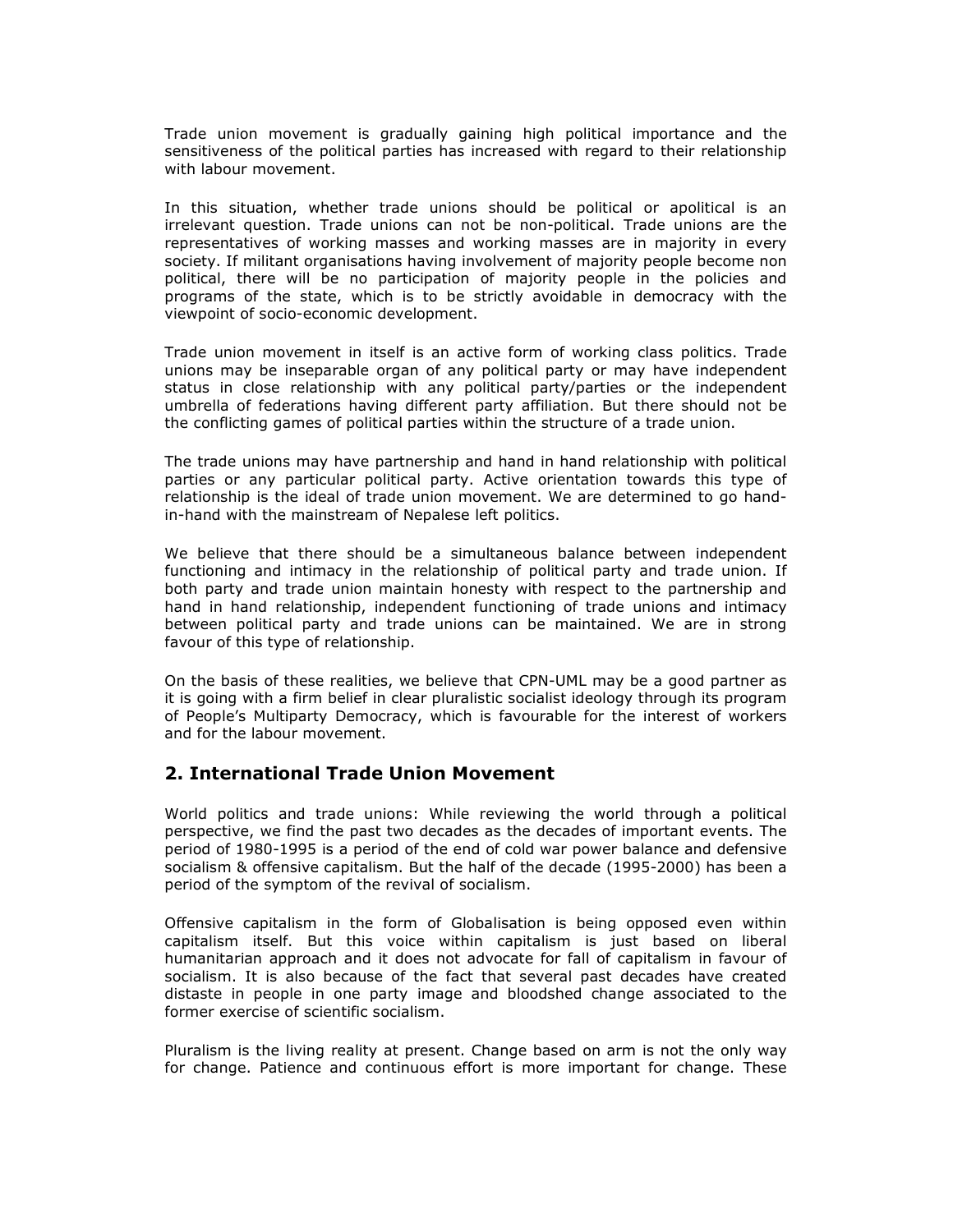decades have also proved the reality that arm and force are to be used only if inevitable.

Contemporary politics should be viewed through these realities and we should be free from the impatience for hasty violent change.

In contemporary world politics, Socialism is again on rise after pushing off the failures of the past, though imperialism and capitalism are still offensive. New process of thought has started. A new phase of socialism hand in hand with pluralism has begun. Now, the thought of considering socialism as a destination has gone to a corner and the thought of considering it as the continuous process & a great journey is being gradually accepted. Therefore, violence based traditional path for change is not the only route and a number of alternatives are now opened.

Resultantly, revolutionaries and advocates of drastic change & social transformation have now started to adopt democracy with pluralism in one way or another for the continuous journey of socialism. We have always accepted socialism as the way of life and a continuous journey for the achievement of certain objectives. We are committed to the democracy with pluralism and to the concept of using multiple methods and alternatives.

Moreover, There have been outstanding changes in the trade union movement of the world. ICFTU, as a centre of anti socialist groups, has expanded itself to a large extent. WFTU, shouldered by the former USSR, is under crisis and has become weak. The role of other international trade union centres in world trade union movement is not effective, whether it is Christianity based WCL or Anarchosyndicalist IWA.

Absolute non-alignment has also lost its importance. In every issue, involvement and resistance has become an inevitable truth. Opposing in an isolated manner from a far outside corner, now, doesn't have any role. Therefore, the old method of boycott in case of differences with respect to thought & working style is not practical. Instead of boycott and isolated opposition, respected involvement and firm resistance in various international forums is our stand for the days to come.

On the basis of these analyses, we have been participating in various ITSs related to ICFTU. We have adopted the policy of affiliation of our federations with the ITSs, which extend their friendly hands. CUPPEC Nepal representing construction workers and NICIWU of chemical & iron sector have been affiliated to IFBWW and ICEM accordingly.

However, it does not mean that the validity and role of independent national centres is declining. The role of ACFTU China, CITU India, KMU Philippines and so and so forth have significant role in the trade union movement of the world. As an independent national centre, the role of GEFONT is also being recognised by the outside world and our relative importance in South Asia has increased.

The Need of Network Formation: Isolation in each and every sector has become irrelevant and interdependence has become the reality of human life. As a result, formation of networks & blocs and protection of common interest is going internationally in a number of aspects like military, political, economic-commercial, religious-cultural etc.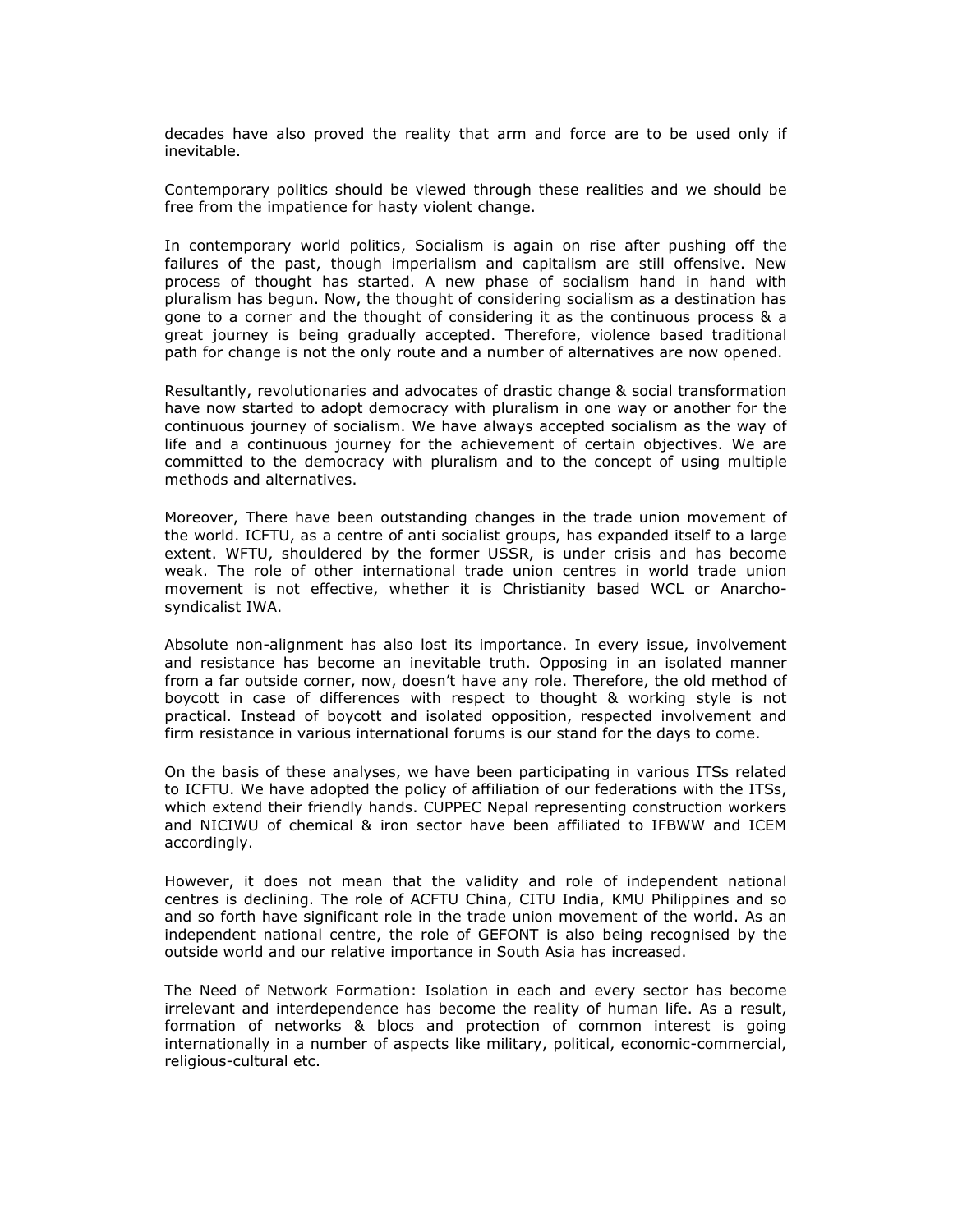Networking is necessary for the protection of working class interest against the adverse effects of globalisation. There will not remain any alternative than to surrender in front of MNCs if we could not globalise our solidarity, our struggles and our activities of resistance.

The networks may be effective not only in international level, but also in regional and sub regional level. It may prove to be of high importance to create effective structure among the trade unions of socialist perspective working against imperialism. Even without any mass base, NGO alliances have played significant role in building public opinion on social and consumer issues. Therefore, if we launch forward the alliances of the mass based trade unions with real commitment & concrete work plan; it will be possible to pursuade imperialism, TNCs and their obedient national governments to kneel down on various contemporary issues. If the mere campaigns like Clean Cloth Campaign and Ethical Trading Initiatives can play significant world-wide role, why not the role of effective trade union alliances will be gainful ?

Considering acute poverty, similar life style and common nature of the problems in SAARC countries, the need of forming an open & liberal trade union network is evident. It has become relevant after the establishment of World Trade Organisation. We should be ready to play our role in order to form such a South Asian Network, if it becomes possible.

#### 3. Unified Trade Union Movement

Why Unified Movement: Globalisation has blurred the life, interrelation, activities and the world in such a manner that it is, now, useless to oppose from a far corner and in isolation. It is possible to resist offensive campaign of capitalism and imperialism in the form of globalisation and to develop socialism only through the continuous and wide unity of workers. The only solution is the formation of integrated national movement based on elimination of existing divisions and unity of all types of workers. A New World on the solid ground of justice and equality can be built on through strong national trade union movement and strong international solidarity.

National movement cannot be strong without integrating the workers of vast majority agriculture, fast expanding service sector and comparatively slow & stagnant manufacturing in our realities. Otherwise no effective and decisive intervention is possible. Moreover, without effective & decisive intervention, neither the resistance movement against imperialism nor safeguarding the working class interest & active journey towards socialism is possible.

Thus, tricolour unity and the movement are the need of the day. Only through this unity, the great campaign for the development of socialist humanitarian world based on justice & equity can be launched forward in order to gain a prosperous life for working masses by developing resistance movement against capitalismimperialism and by social transformation. We are committed to translate it into practice from our part of responsibility.

How To Go Ahead? It is a topic of discussion what process in our country will be suitable to realise the above mentioned tricolour unity and unified movement. In other countries, such kind of unity has already gained momentum and the differences between white collar and blue collar workers are no more in existence, although the degree of effectiveness may differ. There are complications to launch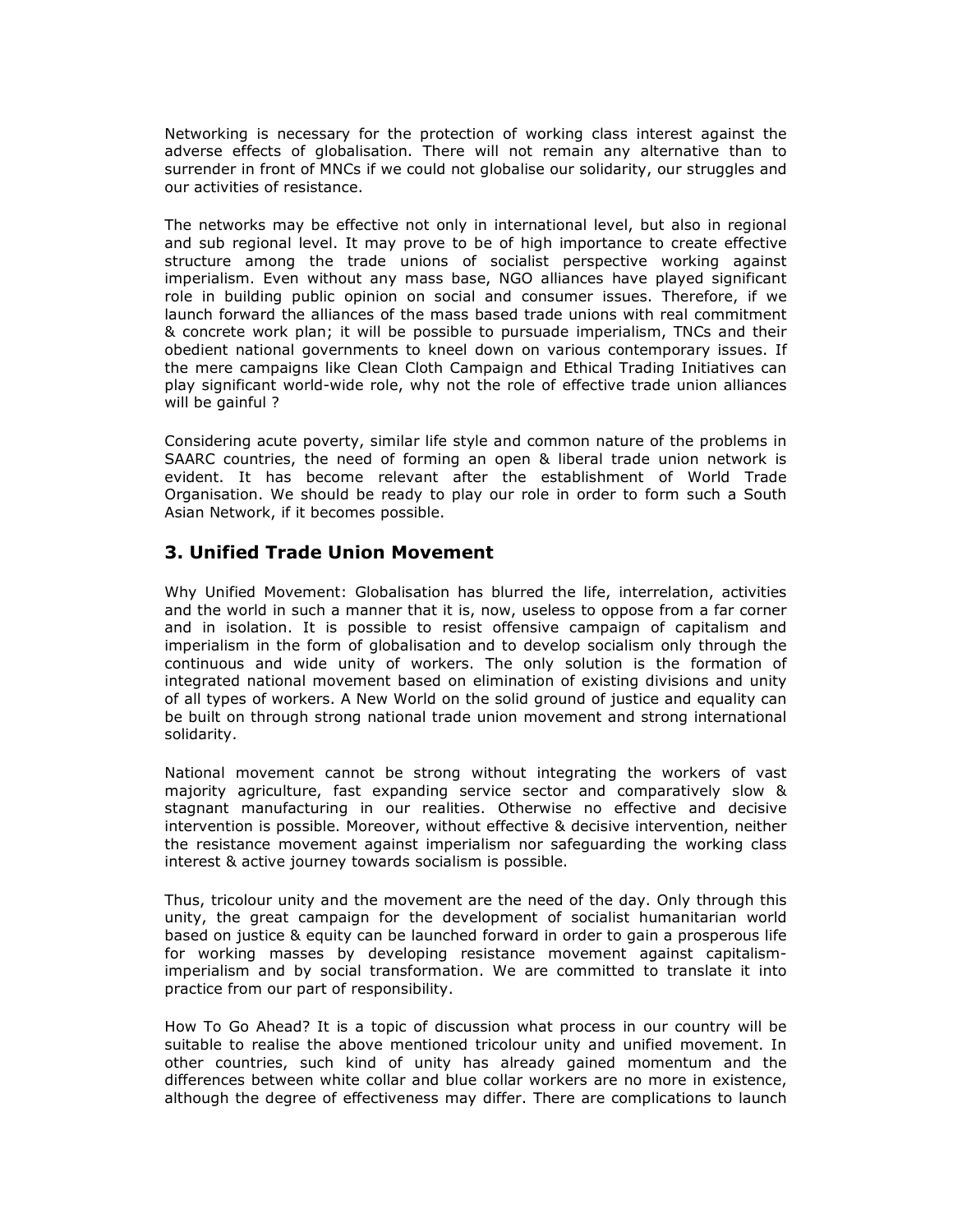it ahead in our country. There is an illusion that professional organisations are totally different from trade unions. Thus, the unions of service sector workers in public enterprises, though registered under Trade Union Act, are still in isolation instead of coming within the wider unity of trade unions. However, rightist unions in the same PEs are directly affiliated to Nepal Trade Union Congress. But in a meaningless effort to form non-congress front in enterprises, left trade unions are in isolation. In the effort to create an umbrella, Professional confederation was established, but it includes all organisation registered under Social Organisation Act, National Direction Act and Trade union Act and does not deserve the legal status to function as a trade union.

In order to unify left unions registered under Trade union Act and to make them effective and decisive in policy intervention, four alternative way outs may be suggested for the time being (though affiliation is inevitable after some years):

- Direct affiliation to those, which can be affiliated.
- Developing new federations by GEFONT itself through the mobilisation of workers of the concerned service sector.
- Developing relationship with those, which cannot come in affiliation, as associated federations with autonomy of functioning and GEFONT control on their international relation and trade union education.
- Creation of a Progressive Labour Senate as a common forum for all progressive left unions to discuss the labour issues and to work for wider unity.

Among these alternatives, any single alternative or a mixture of more than one can be launched forward for a successful campaign of unified trade union movement.

#### 4. Contemporary issues and our position

Expanding Globalisation: Although it began in the name of Structural Adjustment Program through IMF in '70s, Globalisation accelerated only after the defensive position of socialism in '80s. It is further speeded up after the collapse of socialist model of Soviet Union and Eastern Europe. We have categorised the carriers of Globalisation into four groupings:

- IMF, World Bank and WTO
- TNCs
- NGOs/INGOs
- Means of Communication

These carriers have launched economic, social, cultural and environmental globalisation and created few favourable and mostly adverse effects in the life of the people. Technological changes beyond imagination mainly in the area of communication have accelerated the speed of the process of globalisation. In this process, world-wide flight of capital is uninterrupted and everything is being channelled towards the hands of TNCs. Social and cultural life of the people is also adversely affected. The hegemony of TNCs is gradually being established even in rural agricultural sector and agricultural products. Permanency of employment and job security is under heavy attack. Advanced nations and TNCs, through IMF-WB-WTO in economic & financial front and NGO/INGOs in socio-cultural-environmental front, are harvesting high profits and intervening in the life style of the people. Thus, it is necessary to resist adverse effects of globalisation in sub regional, regional and international level through the joint effort of trade unions, POs,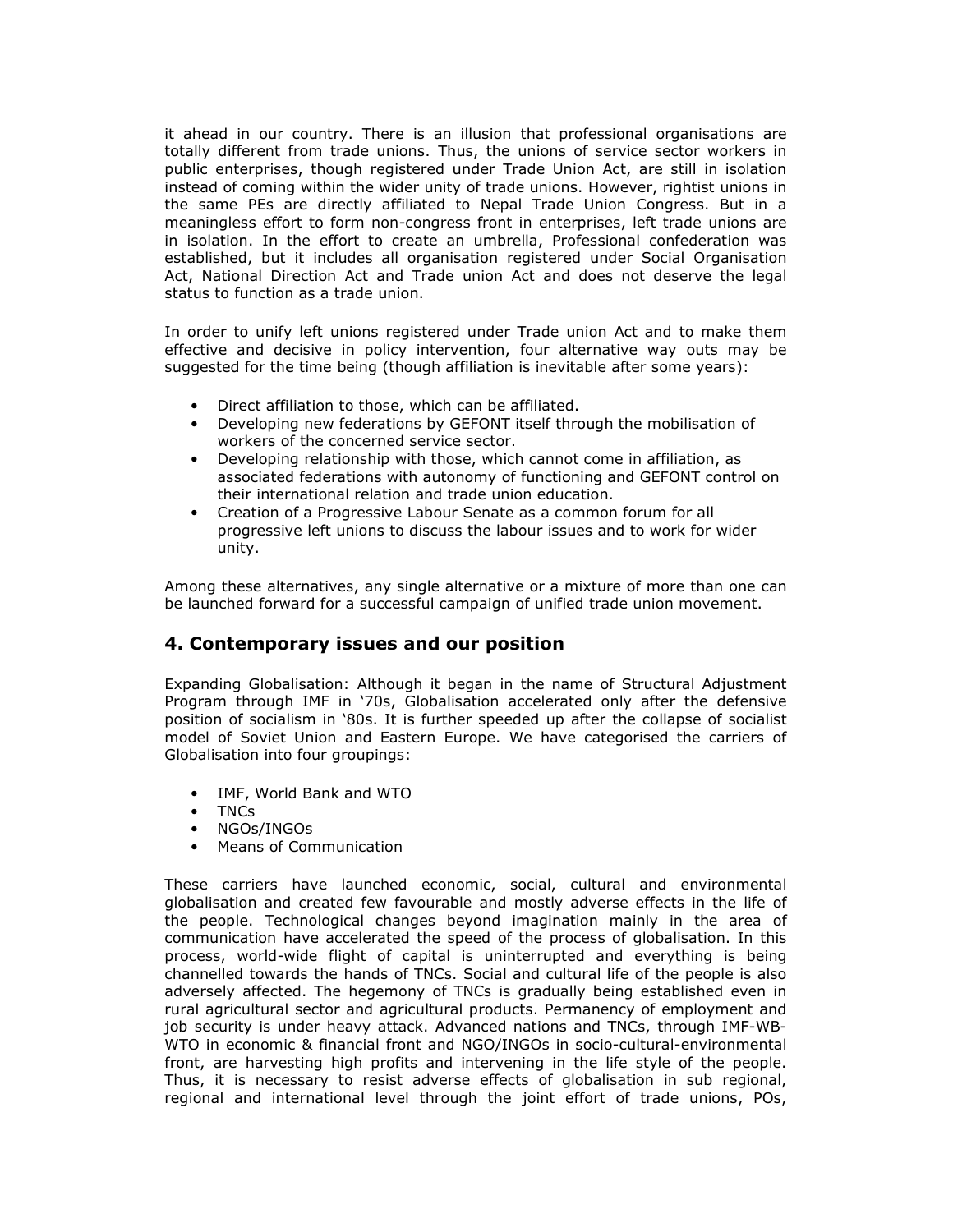genuine NGOs and consumer organisations. In accordance with the norm 'respected involvement and firm resistance', we should be active to safeguard the interest of Nepalese working masses from the adverse effects of globalisation. For the purpose, it will be practical to accelerate the process of developing unified movement of workers of agriculture, industry and service sectors in order to develop national resistance movement.

Privatisation & informalisation of labour: Privatisation and informalisation of labour are problems emerged through the process of globalisation. We believe in selective approach with respect to privatisation. We reject the common style of blind opposition and blind support of privatisation of PEs & SOEs. We think the blind privatisation launched in Nepal is absolutely wrong and against national interest. Strictly speaking, privatisation should not be extended towards public utility services (basic services like drinking water, electricity, and telecommunication), schools & hospitals; culture related enterprises, Financial & banking enterprises already working in rural areas, enterprises & services associated to sovereignty of land & natural resources. While privatising others, too, there should be consultations with trade unions and overall homework. Privatisation intended towards closure or liquidation for undue benefits cannot be accepted at any rate. Besides, prior to privatisation of any enterprise, attention should be paid to the following:

- Maintaining wages & facilities, safeguarding the interest and job security
- Provision of strict restriction to close or liquidate at least before five years
- Increase in capacity utilisation
- Strictly 'no' to the individuals and firms with too little capacity to operate the enterprise.

Similarly, in order to stop informalisation of labour in the form of casualisation & contract and to ensure the job security, union activity in enterprises has to be intensified and the issue of job security is to be raised in all bipartite & tripartite forums.

WTO: The World Trade Organisation established in 1995 has joined hands with IMF and WB and has become more offensive. It is active in favour of trading interest of advanced nations by an endeavour to restrict the export trade of developing nations through the creation of linkage between labour & international trade and between environment & international trade. As we believe in simultaneous upliftment of national interest and workers' interest, we oppose the policy of WTO to link labour & international trade. We feel it practical to activise the role of ILO effectively and to develop suitable mechanism with respect to labour standard. The implementation of labour standard through the framework and mechanism of WTO is just a showpiece in our analysis. Thus we view the activities of WTO in connection with the resistance against the adversities created by globalisation.

NGOs: Most of the NGOs and INGOs are working under a tendency of 'Project just for projects'. However, a few have also worked in favour of working people. In this process, the campaigning of some NGOs with heavy publicity on particular labour issues has affected the effectiveness of & attraction towards the trade unions. So we should have a balanced approach towards NGOs. We may have to work in collaboration with those raising labour issues genuinely. Likewise, we should be alert towards their undue activities going against workers in the name of the benefits of workers.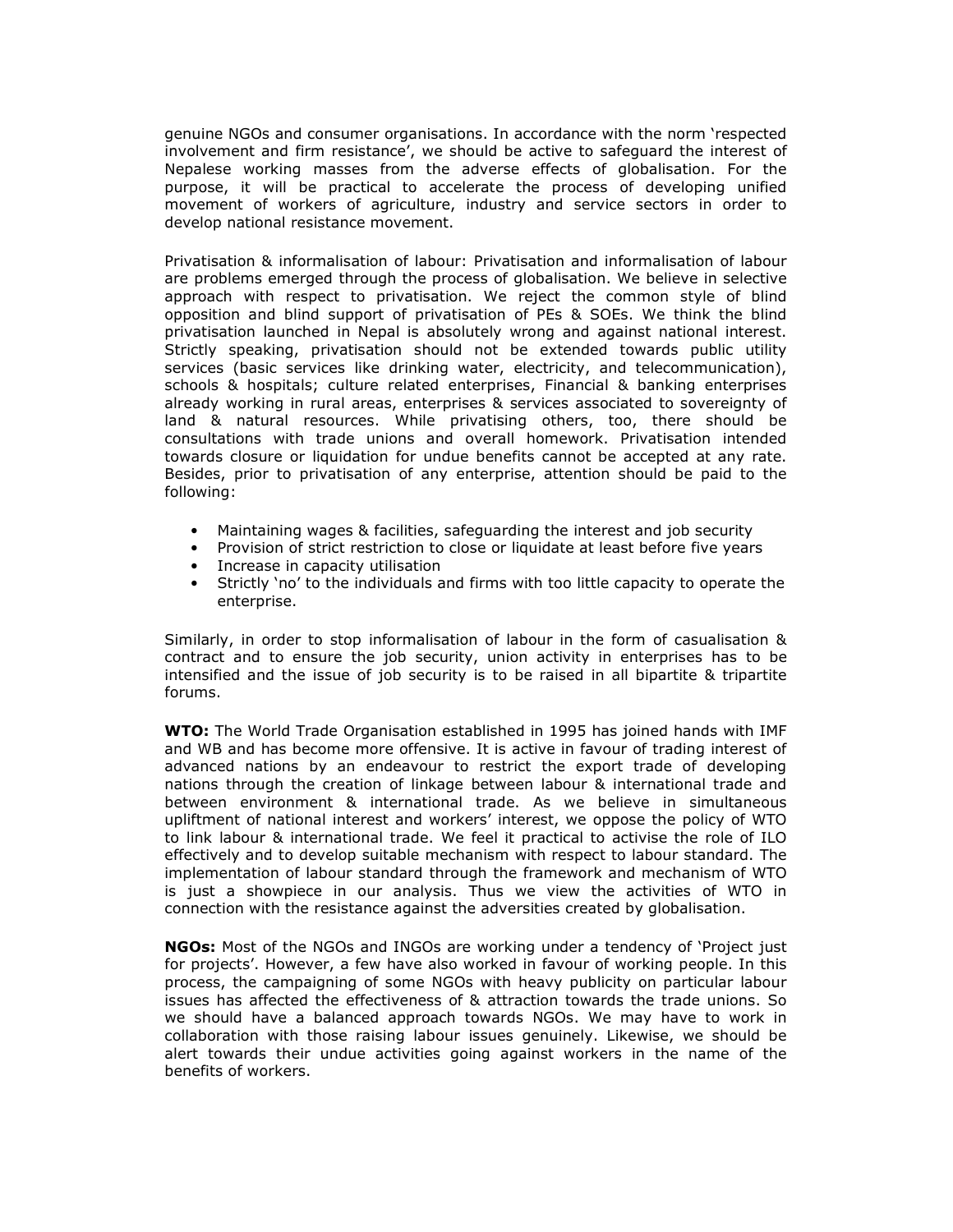**Export of labour:** In order to balance the uninterrupted flight of capital, export of labour has become necessary for developing & least developed countries like ours. But it is to be noted that mobility of workers of all countries in every country is not practical. Considering our socio-economic conditions and the structure & level of employment, Nepalese economy does not have a status of importing labour from outside. Therefore, in spite of export of labour being necessary in our case, our country cannot import labour excluding some technical difficulties.

Industrial policy: Existing industrial policy, though focussed towards attracting FDI, has not been successful in this regard. On the one hand, the policy of liberal market economy is adopted and on the other, incentives (if 'protection' may not be the correct word) are necessary to native entrepreneurs in various sectors. In the absence of adjustment & proper balance between liberalisation and incentives, industrial environment of the country is not inspiring neither to the native entrepreneurs to flourish, nor to the FDI to come ahead without hesitation. Therefore, it is essential to revise the existing industrial policy by making it more practical in priority sectors as well as export-oriented production. Incentives should be given to the areas of labour intensive technology.

**Education policy:** Existing education policy of the government has continuously remained in a transitional phase instead of being stable, balanced and farsighted. As a result, in this race of liberalisation, higher education and technical education is gradually going within the fold of only high-income families. On the contrary, even primary education is gradually going out of the access of poor masses, though it is declared free. However, employment - income oriented and skill oriented education and development of self-employment is always given high emphasis in policy level, but practical aspect is very weak. So our emphasis is on this practical aspect.

Public Health Policy: Health facilities are concentrated in urban areas, because the investment of government in health sector is low and public health policy is also limited to formalities. As the expensive health facilities of private sector are out of the reach of working people, public health policy of the government must also include the development of health co-operatives. It has become necessary to launch health co-operatives also by trade unions, health NGOs and consumer organisations.

**Employment policy:** Looking at the present position of unemployment, the rate is approximately 5%. The major sector of employment is agriculture, where underemployment is nearly 45%. Since majority of the labour force will remain in agriculture for a long time also in future days, employment policy to promote agricultural employment is necessary. Similarly modern service sector is expanding and size of construction sector is increasing in informal sector. So opportunities of employment can be increased through technical skill training. State should pay equal emphasis to industrial employment with respect to quality and productivity, though the size of industrial employment is limited in our country.

**Wage policy:** At present, government has no clear & concrete wage policy with an exception of ad hoc fixation of minimum wages and its review. Suitable and practical wage policy is an urgent need, because wages cover a large proportion of aggregate national income. We are of the opinion that existing four-category minimum wage tradition should be replaced by single national minimum wage system. Above the national minimum wage, sectoral minimum wages can be fixed in different sectors of production and services. Besides, fair wages and higher wages should be based on collective bargaining and productivity. But it is to be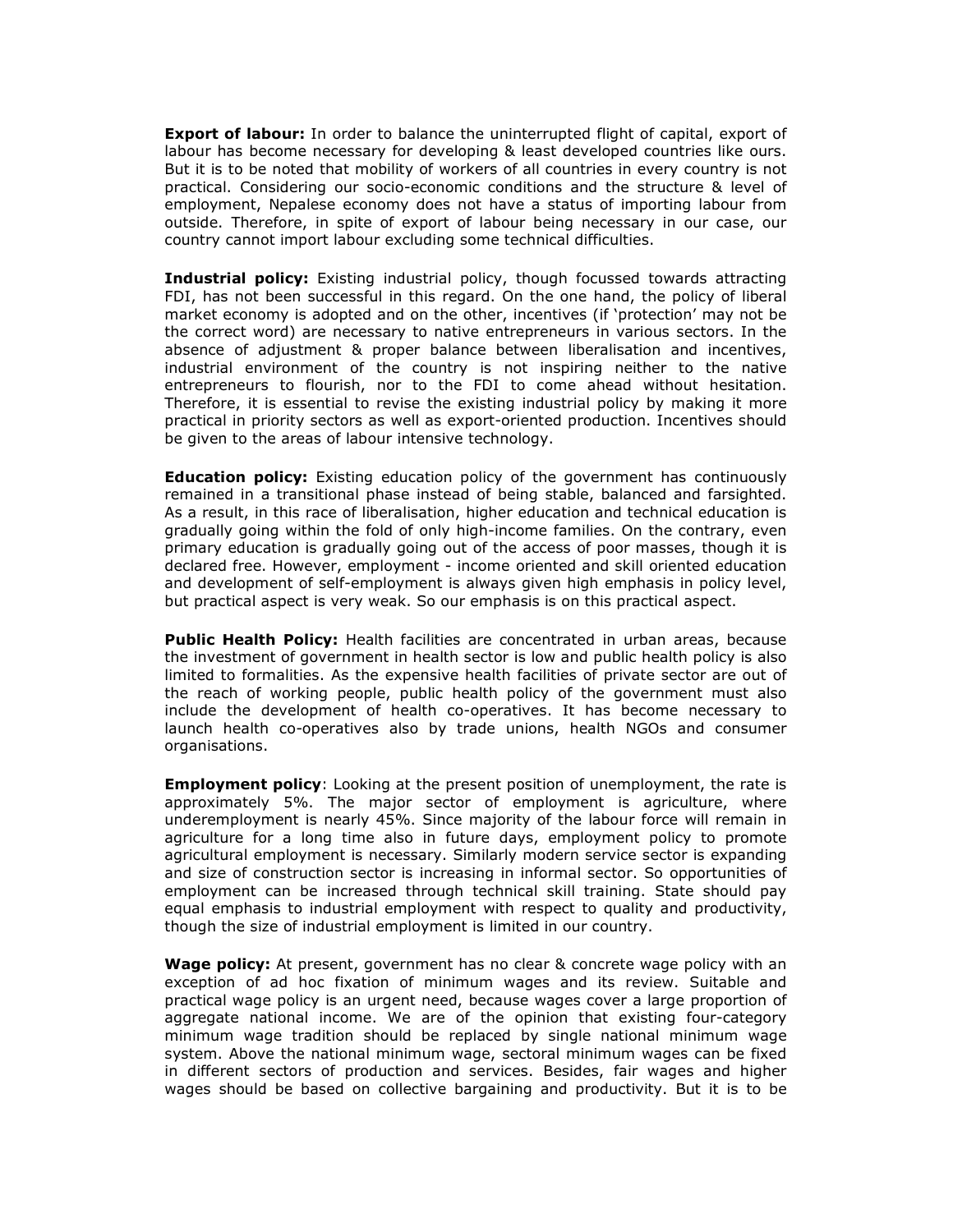noted that wages should be balanced with price hikes and inflation through wage indexation.

Population & environment policy: Representative workers' organisation cannot ignore the problems emerged because of population growth, environmental deterioration and increasing urbanisation. These problems are associated also with occupational safety and health. Trade union movement is sensitive in this regard and is positive for the genuine national and international efforts.

Policy of resource mobilisation: Problems in proper mobilisation of resources are acute in existing economic condition of the country. Our tax administration has not proved itself capable in the mobilisation of internal resources. Although VAT has a significant role to play in internal resource mobilisation, its implementation cannot be made effective for the fulfilment of national interest without a capable, honest & active tax administration. In addition, business community in the name of VAT is exploiting consumers. So the government must be sincere and alert towards the consumer angle. With regard to the mobilisation of external resources, the ill culture of every successive government to feel pride in fetching more and more foreign loans should be put to an end. External debts must be used productively. External financial assistance and aids should be channelled towards those sectors, where maximum utilisation is possible.

Communication & cultural policy: The effective mobilisation of mass media in favour of working people of the country and for the protection of sound cultural values is an urgent need of the day. On the basis of competition and efficiency, it is imperative in our part to defend the humanitarian aspect of our culture, which is being polluted by the impact of western mass media. Unfortunately, the existing activities of government in the areas of communication and culture do not show any vision and direction. This situation should be changed and led towards a way out through intensive discussion and continuous interaction. We are always conscious to play our role for the development of democratic culture.

Workers Participation in Management: The provisions and mechanism included in Labour Act with regard to workers' participation in management have not been effective in practice. But it is a need to activise the existing ones and to develop new mechanism for the protection of workers' interest. Our emphasis is towards effective participation, because it will be fruitful to launch different aspects of workers' interest through it, but if participation becomes inactive, it will be harmful for the entire movement. We are in favour of fruitful and effective type of participation.

**Ownership in the enterprises:** Sharing the ownership may also be a measure for working class dignity and prosperous life. However it cannot be implemented in general. Efforts in accordance with the situation may be desirable in this regard. But while acquiring the shares in the enterprises, we should be alert towards the danger of misutilisation of the workers investment in a situation of declining enterprises. In addition, we should pay attention to its impacts on class structure and class transition. Therefore, long-term impacts cannot be ignored only by focussing attention on short-term positive aspects of share ownership.

**Social security and Labour Laws:** A negative approach in employers towards job security and their voice for hire & fire policy is increasing from their corner. They are raising their demand for revision in labour laws from this approach. So the question of social security has become more relevant in this regard. It is the urgent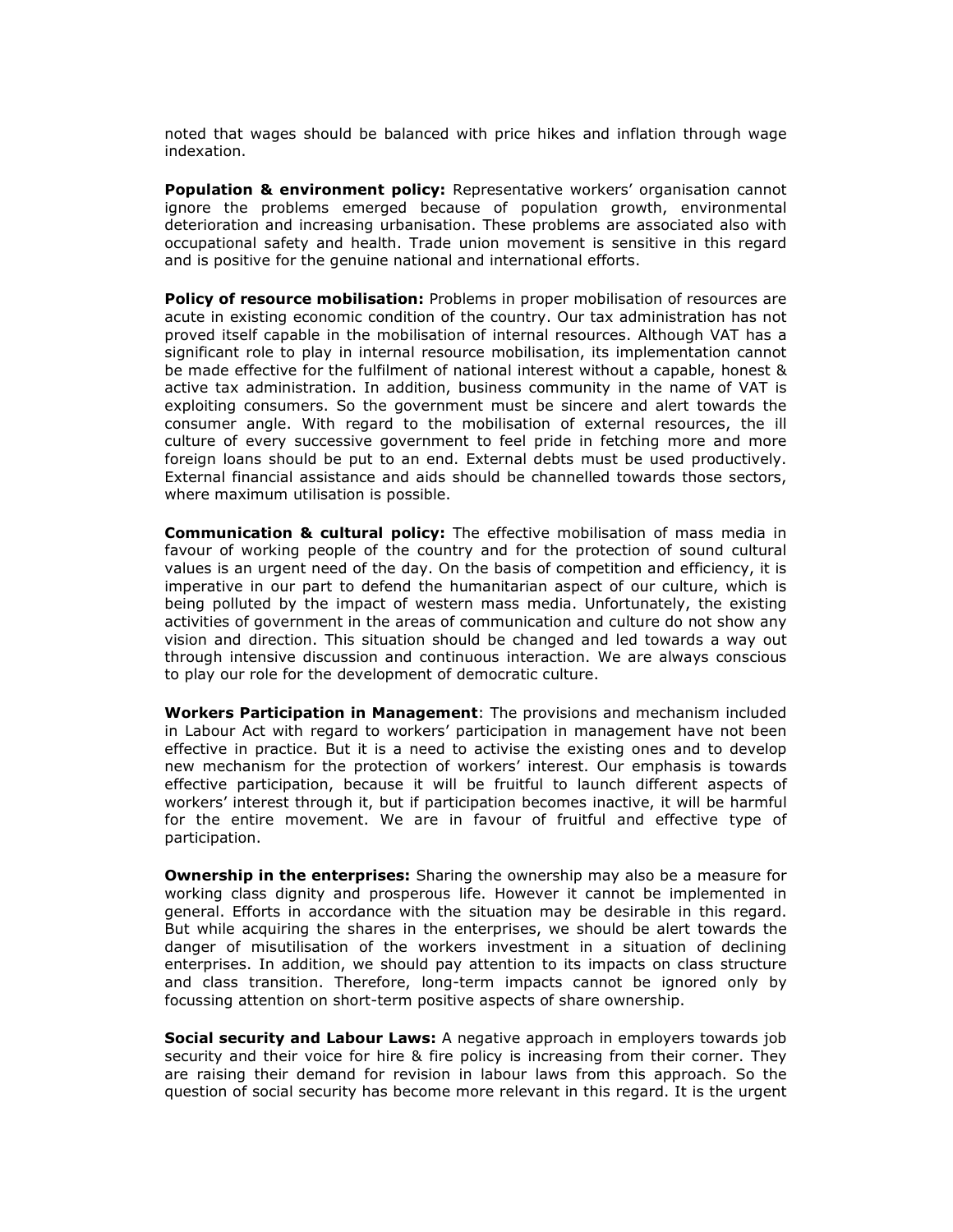need to establish social security system and social security fund to operate a number of schemes covering both formal & informal sectors of work even in a phase-wise manner. It is important also from the viewpoint of poverty alleviation and workers' welfare. It is essential to extend the social security system, because existing provisions are insufficient, solely employer dependent and limited to a small portion of the total workforce. For the purpose, labour laws are to be revised to establish contributory fund for social security.

**Productivity:** Technical skill and efficiency is most important in the present era of competitiveness. Suitable productivity policy is essential to improve work culture and to develop multi-skilling, because collective bargaining will be strong on the basis of higher labour productivity and competitive capacity. The productivity policy of government is more formal instead of being practical. Also the non-government sector has very little and negligible contribution & investment for the growth of productivity. There is very important role to be played by employers and the government with regard to on-the-job-training, retraining and to create sound working environment. Our emphasis is to launch special technical & skill training for productivity increases even within our trade union education program. Favourable impacts can be created for the socio-economic development & transformation and also for the desirable development of productive forces, if all concerned work for productivity movement.

**Social discrimination:** Our ideal is to eliminate all kinds of social discrimination including gender discrimination and to develop equity based society. In order to create an environment of gender equality in the work places, equal opportunity in education, training, employment and wages is extremely important. We are committed to participate actively in social reform campaigns for the recognition of work & contribution of woman workers in family & society. The entire movement is sensitive against inhumane activities and crime related to girls trafficking. It is our priority to establish gender equality and move forward pro-worker social transformation. Caste discrimination is also a part of social discrimination and the movement against it is a part of the responsibility of trade union movement.

Participation in politics: With the viewpoint of policy intervention and effective implementation, representation & participation of labour movement in various political entities and forums is essential. From this angle, advantages and disadvantages of the participation in House of Representatives, National Assembly, DDC, Municipalities and VDCs have to be calculated. But it is to be noted that no one can misuse the political posts & prestige for their own benefit. While sending the representatives from the union movement in such political units, main agenda should be the interest of the union movement. The leaders and workers should not have an approach to leave labour movement while participating in these political units. Instead, they must have a mentality of shouldering responsibility as a division of work of the labour movement. Thus it is imperative to move on for lobbying in order to send those leaders & workers, who are clear, determined and committed. In spite of this policy in national level, decisions to participate in local political units like DDC, VDC &Municipality should be taken under the local needs & benefits of the organisation.

Workers Co-operative: During the last term of the NEC, we could not exercise workers co-operative in practice. Study of different experiences and of practices was conducted. For the coming days, concept of developing service oriented cooperative and launching workers co-operative program with basic priority to health co-operatives has now become desirable.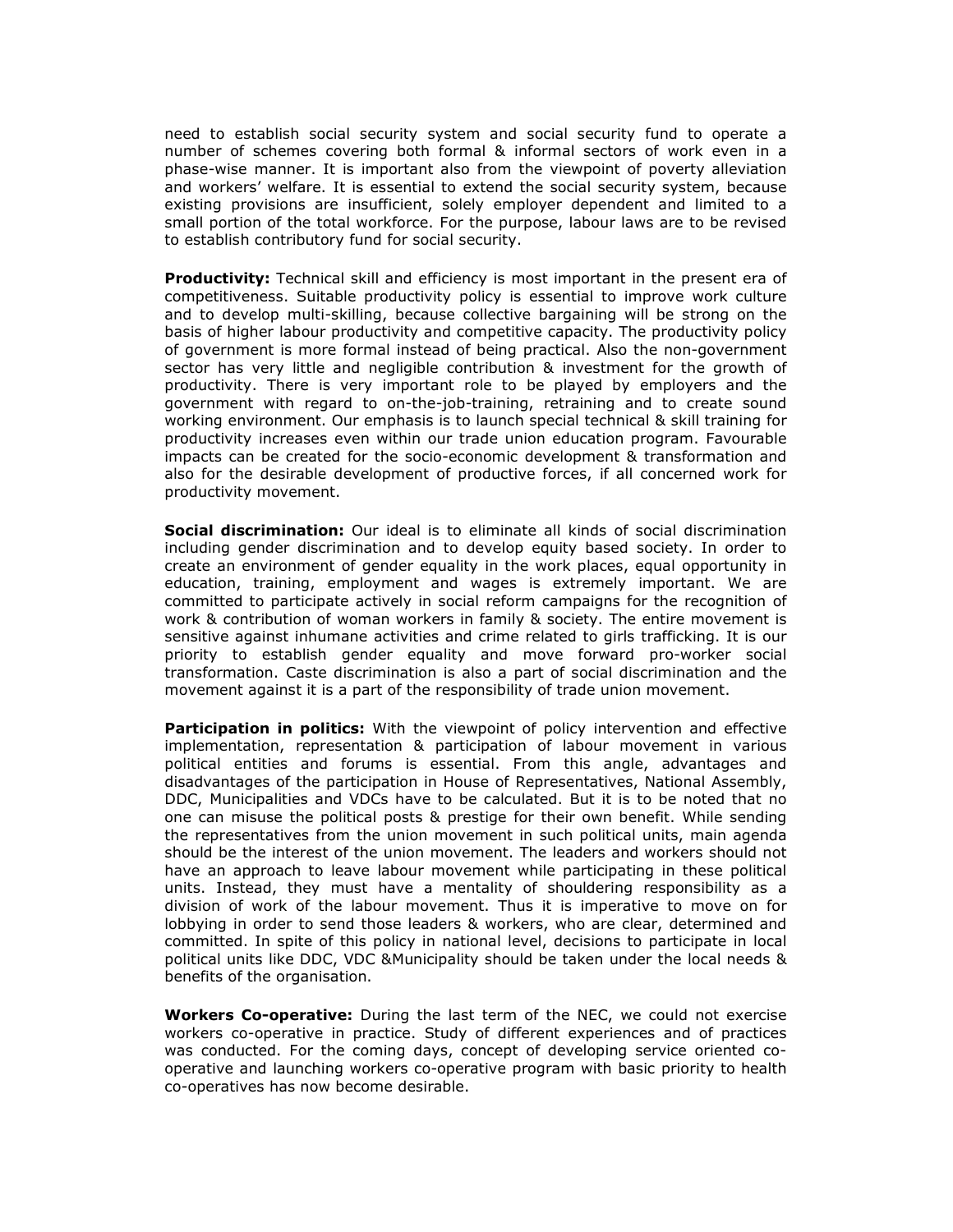## 5. Class structure & Struggle

New changes have been observed in the class structure of Nepalese society and new layers are emerging. Now, the working class is being converted into working class groups because of the emerging new layers within the class itself and entering new layers with widening process of integrating labour movement. Within the working class, the group of proletariat is very small and under this, too, industrial proletariat is negligible in number in comparison to the number of rural landless agri-laborer. Now, the various income groups of petty bourgeois working community are coming under the fold of working class. The major portion of the industrial workforce is still based on its paternal land property. Therefore, GEFONT cannot go ahead with outdated class analysis by ignoring the changes in class structure while reviewing & modifying policies and setting programs. So we are conscious towards the need of launching struggle in wide range and through various measures. Our belief and experience is clear that social transformation and change will be led by class struggle based on practical & farsighted approach instead of lip based offence.

Local struggle can be developed in rural areas on the basis of issues of land, wages, social security and human self-respect. Likewise, local struggles in urban & formal sector can be developed on the basis of wages, social security, job security and human dignity. On the strength of local struggles, movement in the national level can be made more energetic. Again through the movement of national level, local struggles can be made more effective and energetic. This will dig out easy route for reforms and will enhance the morale of the working class. It will in turn strengthen the power and form the base for overall transformation of Nepalese society. By moving forward through this track, we are active and committed to achieve our mission of 'Socialism for dignified working class & prosperous life'.

#### 6. Action focused policies:

Based on above analysis, our activities for the forthcoming days have to be moved forward through the following action policy categories:

**Agriculture focused policy -** Agriculture is still the major occupation and way of life of Nepalese working class. The large proportion of wage earners is dependent on agriculture. So it is natural to give priority to the task of unionisation of agricultural workers. Focus point of our activities in future will be to ensure large participation of agricultural workers in labour movement through our efforts to have a sound structure of wages & social security for them.

Service focused policy - A number of unions related to various white-collar services are still outside the mainstream of trade union movement. Our activities will be centred on making the service sector workers to enter the unified movement and on protecting their interest effectively through different measures.

Social issue focused policy - The list of the responsibilities of trade union movement related to social transformation is increasing. We will extend our activities on various issues of child labour, woman workers, forced labour, unfair labour practices, socio-economic aspects of consumer life and environment.

General union work focused policy - Under general union work, membership of our organisation will be categorised into paid up membership, signatory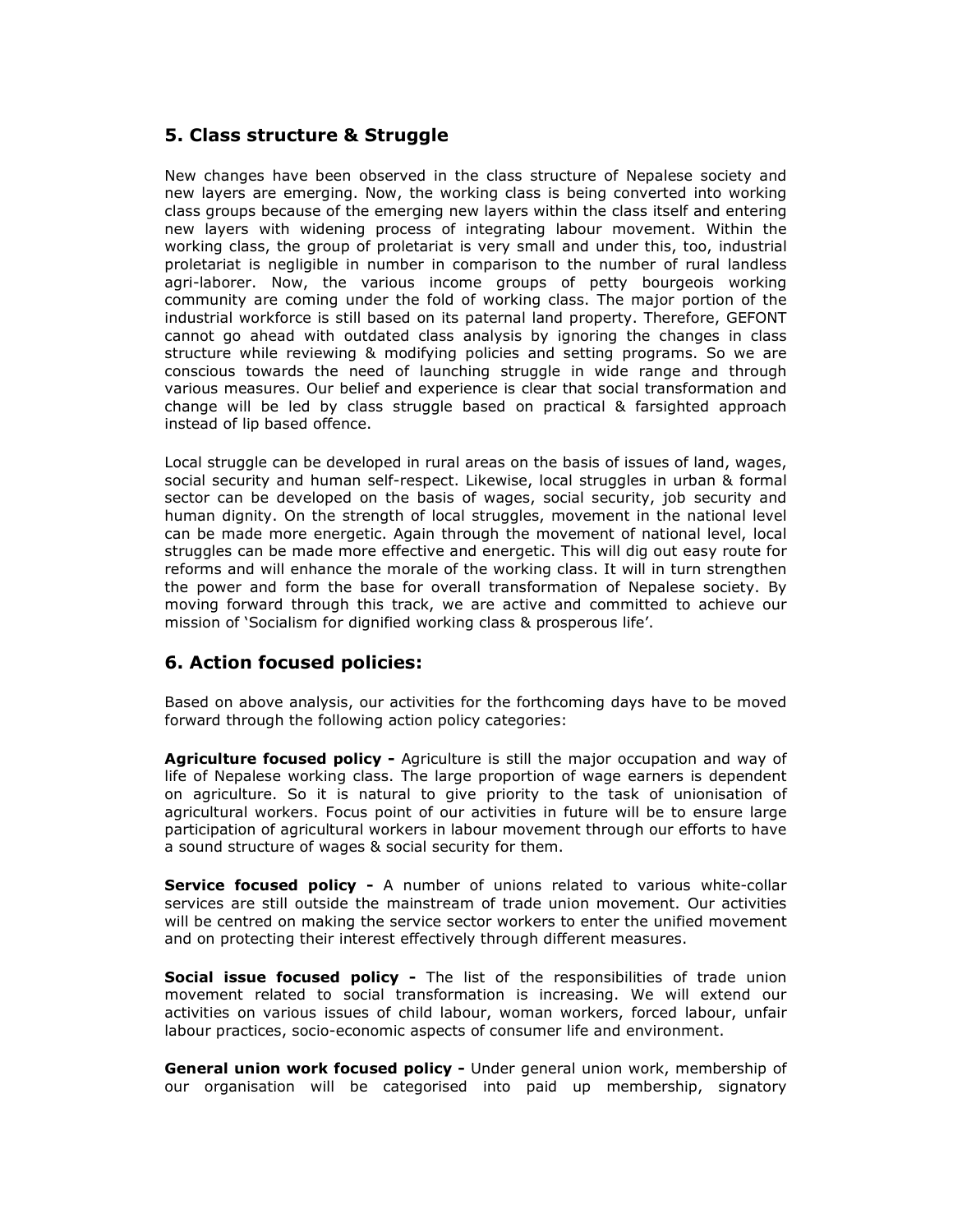membership and supporting membership. With the viewpoint of the protection of the rights of all types of members and non-member workers, our general union activity will be focussed on trade union education, collective bargaining, social security and labour laws.

**Big Business House focused policy -** Suitable mechanism and the steps accordingly will be taken to establish uniformity in minimum facilities and wages in the enterprises of big houses. The policy of single collective bargaining with each of the big houses for all of its enterprises will be forwarded.

TNC focused policy - Policy of direct collective bargaining by confederation itself with TNC enterprises and Joint Ventures of their involvement will be launched forward in order to create suitable mechanism for uniformity in terms & conditions of employment, wages and facilities

**Member focused policy -** It is essential to develop union movement & organisation itself as a common home with high humanitarian sensitiveness. So, the organisation has to play appropriate role to solve individual as well as family problems of the members. It will inject more energy to the dedicated activists. Thus it is necessary to start suitable programs through financial department of GEFONT.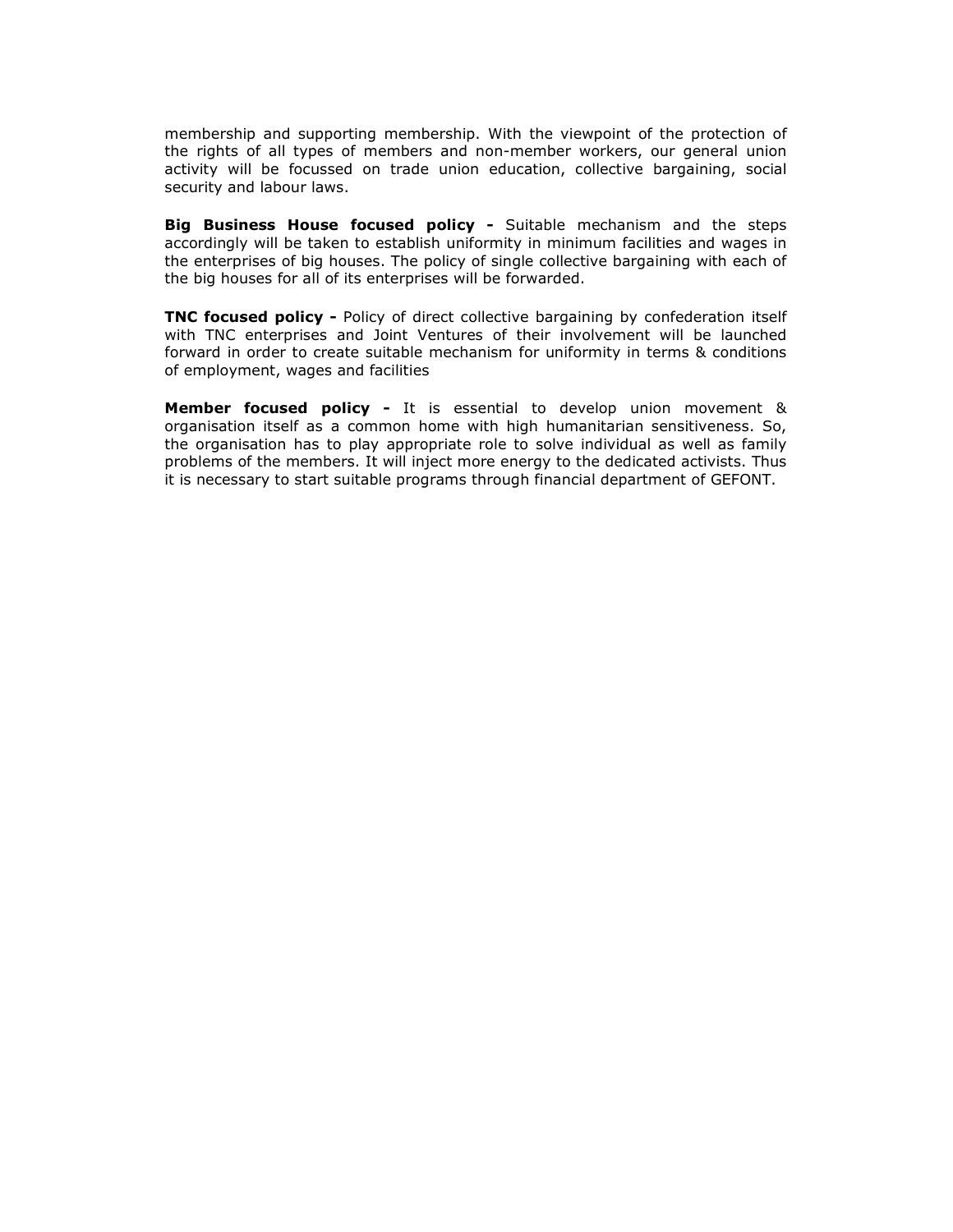# Towards Self-Dependence

#### GEFONT's Financial Programmes adopted by 3rd Natinal Congress

The basic component of the pro worker trade unionism is its member base. Only the member based union can build a self dependent status and can move continuously on 'for members by members'. Through our various experiences of efforts to achieve self dependence during the past years, this program has been formulated:

# 1. Continuation of Emergency Fund Scheme:

If we evaluate our achievements, more effectiveness of the Scheme needs following steps to be taken:

- Further expansion to cover more & more members
- Maintaining regularity in monitoring through Central Office
- Making collection more effective through Zonal Offices

## 2. Development of Workers Co-operatives:

During the past tenure, we could not start any effective co-operative scheme, but the forthcoming tenure will be focused for:

- Providing nation-wide medicare services in various phases through the establishment of Health Co-operatives
- Inducement to the national affiliates to form Saving Groups among their members
- Study & preparatory works for the operation of other types of workers cooperatives
- 3. Financial independence:
- The forthcoming period of four years will be concentrated on:
- Joint investment of GEFONT and its affiliates
- Preparatory works for establishment & operation of a Resort
- Formulation & implementation of some viable business projects
- 4. Operation of Union Workers Welfare Fund :
- For the operation of this Fund, activities will be centred on two major aspects:
- Each of the Affiliate should deposit a certain amount annually on the basis of total membership
- Launching the Fund by GEFONT through separate rules & regulations of the Fund

## 5. Joining hands with National affiliates:

On the basis of paid up membership, Affiliates can be classified into - Self dependent, Oriented towards self dependence, Potential and others.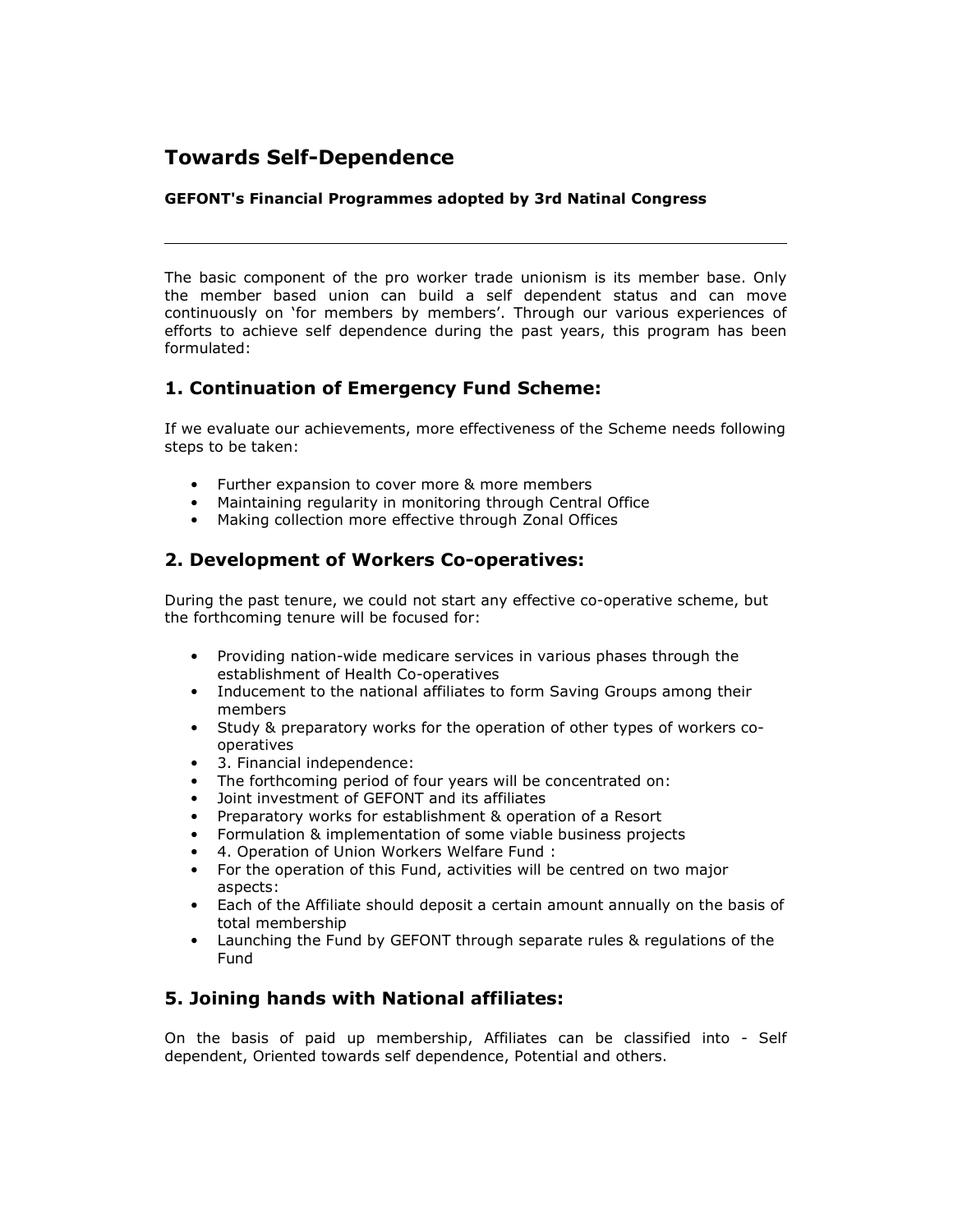The policy of joining hands and joint investment will be implemented in three areas:

- Skill development
- Trade union education
- Income generation

For the purpose -

- Equal investment program in all three areas with self dependent federations
- Promotion in all three areas and priority to trade union education to the federations oriented towards self dependence and investment in a proportion of 6:4.
- Investment by GEFONT in trade union education for a certain period for potential & other trade unions.

#### 6. Union membership:

Affiliation dues of the affiliates will be based on total membership. Of the total dues collected, 30% will go to concerned Zonal Committee. If there is district coordination committee, 10% of the total membership dues of the concerned district will go to the district coordination committee. The policy of membership dues collection in organized industries will be based on Check off system.

#### 7. Mobilisation of additional financial resources:

Three points will be paid emphasis:

- Utilisation of financial resources in the most economic manner
- Continuation of collection programs like Deusi and Bhailo
- Special collection during especial occassions like May Day, Congress and conferences

## 8. Sound Management of Publication:

During the past tenure, it is felt that GEFONT publication could not reach to the target groups to the desired extent. Consideration will be given to eliminate this drawback through:

- Publication strictly need based
- Shramik Khabar on collectivism and 'Readers Card' campaign for it
- Policy of compulsory access of Shramik Khabar to the workers through national affiliates

#### 9. Policy on staffing:

GEFONT offices during the past decade were basically functioning on the policy 'working at the same time as office staff and leader/worker'. But today, it is necessary to make demarcation between staffs /employees and leaders/workers in their responsibilities, duties and rights because of the high expansion of activities. So for the forthcoming period, GEFONT central office and other committee offices will be managed in a scientific manner on the basis of separate rules & regulations.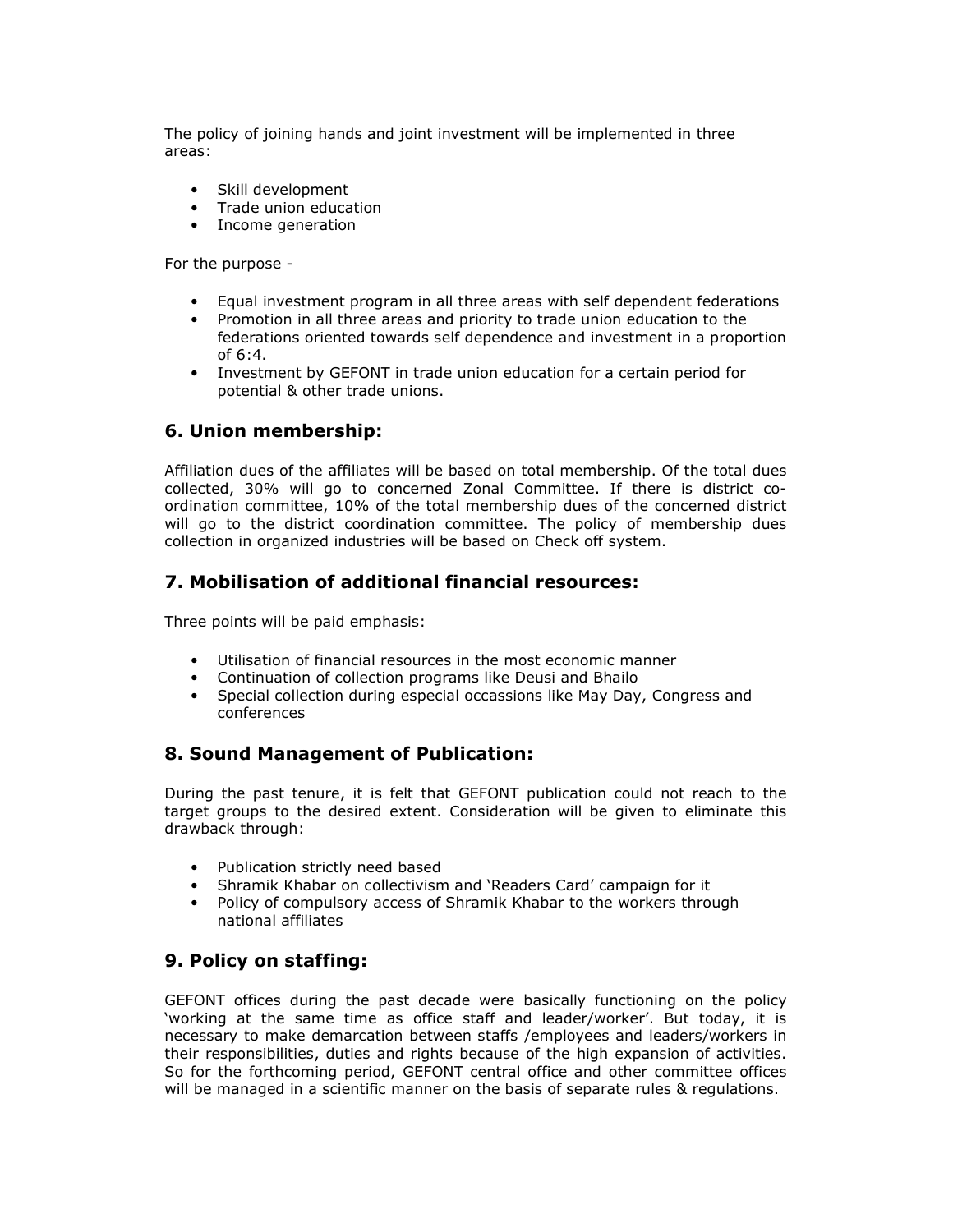# PROGRAMMES

#### GEFONT Campaign in the New Millennium

#### [ GEFONT PAST ACTIVIES ]

#### 1. Educational Campaign

GEFONT's education campaign—the TRUE Campaign—is basically concentrated on trade union education and workers education. It will be carried out with-

- Needs based training for leadership development of affiliates.
- Training programmes on basic and contemporary trade union issues.
- Planned and systematic training programme on political and ideological issues.
- Technical and skill training
- Literacy programme

#### 2. Organisational expansion and mobilisation

The Second National Congress had adopted a programme of forming a giant trade union movement through the expansion of GEFONT into rural and agricultural sectors. Within four years, we have entered in this sector, but effective expansion is due for future. Various programmes will be launched with a view to achieving 100 per cent increase in the membership.

#### 3. Development of a unified trade union movement

The trade union movement should move forward by leading all wage earners of formal as well as informal sectors covering agriculture, manufacturing and service sectors under the single umbrella. GEFONT will take high initiatives to develop an unified trade union movement.

#### 4. Involvement in the issues of social concern

GEFONT has involved itself in various social issues in recent years. In coming years, contribution will be extended in order to fulfil social responsibility of the trade unions in basic as well as contemporary issues.

#### 5. Planned movement in basic levels

During the past glorious years, policy intervention and struggle for policy achievements have been launched continuously and achievements have been inspiring. The present day need is to launch planned struggles in grass root levels. The issues for such struggles may be privatisation, contract labour, sub contracting, Job security, wages increase and other pertinent economic demands.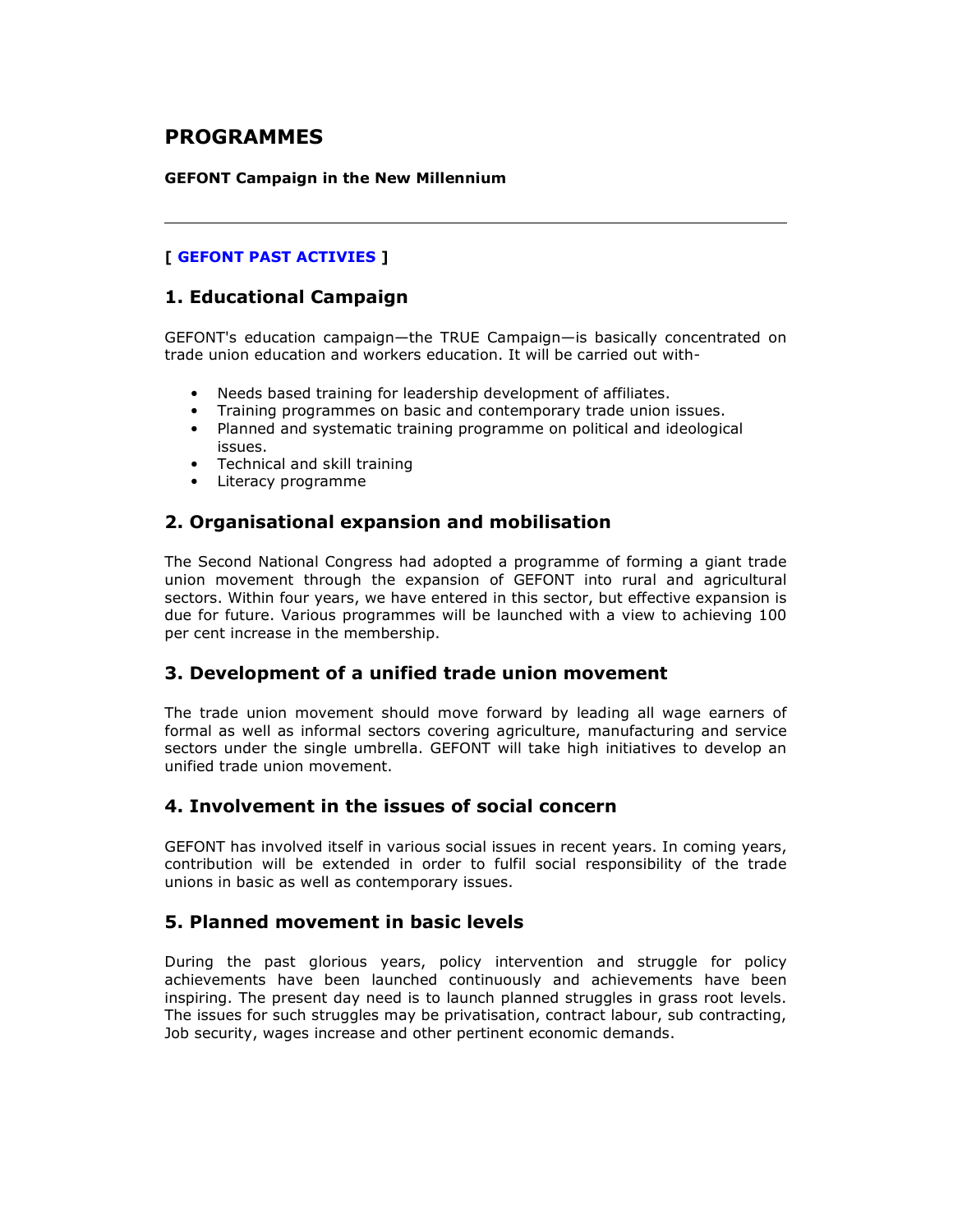In order to settle labour disputes with more gains and benefits, new strategy of 'Central Bargaining' with big Business Houses, Joint Ventures and Commodity Association of Employers will be followed.

# 6. Social security campaign

Employers at present are in demand for 'hire and fire' and are trying to treat labour as a commodity negating the human element. The same demands they are putting at various forums. Against this, GEFONT demands for a comprehensive social security network including unemployment allowances.

## 7. Campaign for an effective implementation of labour laws

In spite of some drawbacks, there are various pro-worker provisions in existing labour laws yet to be implemented. Therefore, pressure campaigns are necessary for effective implementation of these labour laws.

#### 8. Programme for human resource development

The demand for skilled human resource is increasing with the expansion of our movement. Our need in this regard can be classified as efficient hands for organisational and official work as well as to run various projects and schemes. In order to fulfil these needs, GEFONT will develop specific plans.

#### 9. Workers' co-operatives for collectivism

We believe that Socialism is not an abstract concept, but a continuous journey for the attainment of certain goals. It is the working direction of our life. A planned beginning of a Co-operative Campaign will be launched in order to adopt socialism practically in our movement.

## 10. Programme for financial independence

The campaign for financial self-dependence will be carried on through income generation schemes. Resource mobilisation based on membership dues will be another part in this regard.

## 11. Campaign for woman workers

As woman workers cover a large portion of the labour force in Nepal, increasing women participation in unions gives high momentum to the movement. To ensure even higher participation of woman workers in the movement, CWWD, in coming days, will be mobilised with the slogan 'Not Mere Representation, but Participation'. Further, inclusion of gender issues with due emphases on the union movement with 'gender sensitive union cadres', and the continuation of the campaign in favour of woman workers and against all kinds of discrimination, suppression and harassment, will mark a major part of GEFONT activities.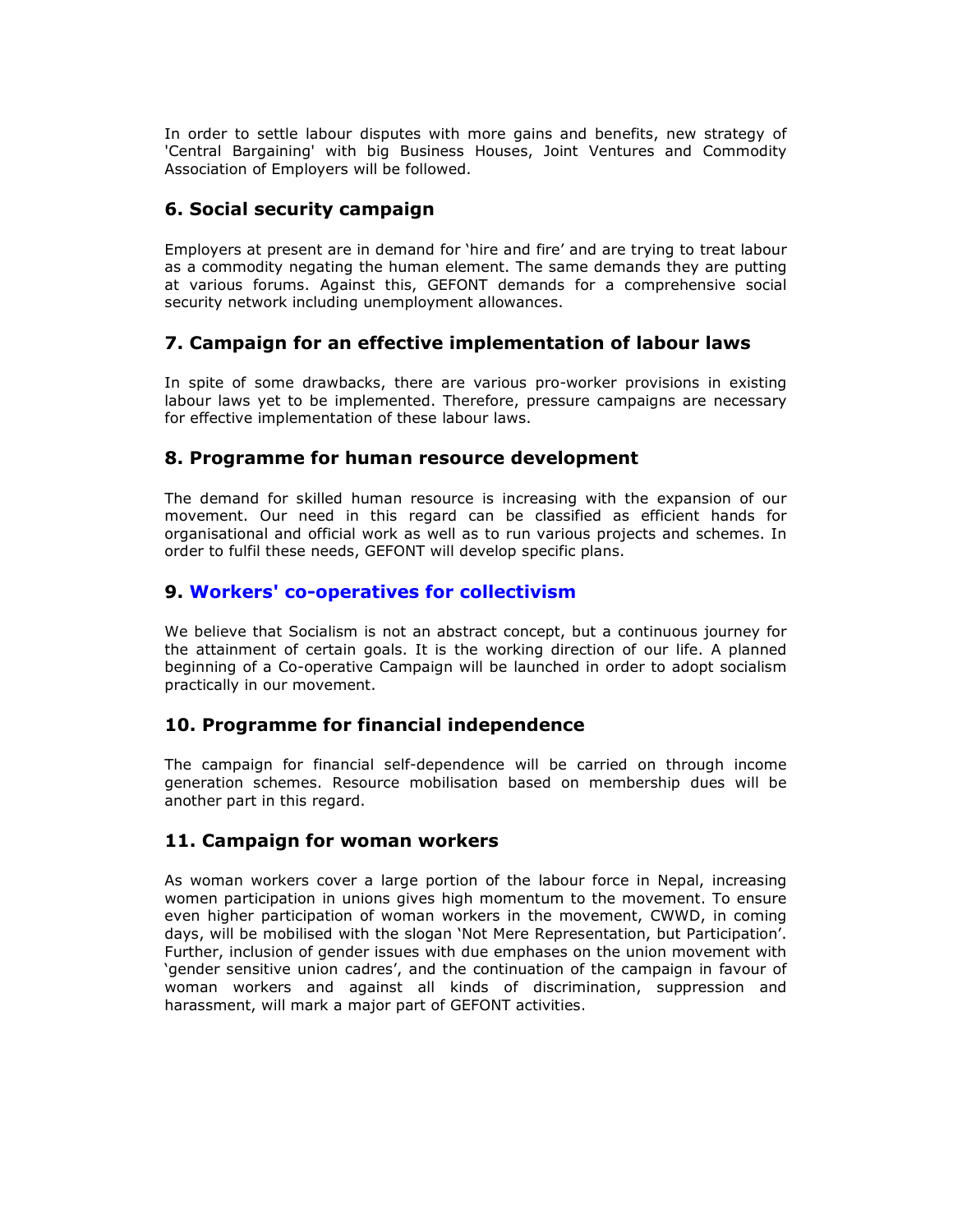## 12. Action research and policy intervention

GEFONT has developed a number of policy documents during our decade long campaigns. Still we feel that there are some issues and topics for which conceptual clarity is needed. On the basis of a clear vision on the issues, GEFONT will give high priority to action research on various areas and active involvement in all forums for policy intervention.

# 13. Joining hands with political parties for social transformation

Just a trade union movement does not suffice to achieve an overall social and societal change. To accomplish its Vision and Mission, GEFONT feels an inevitability of partnership with political parties. Thus, GEFONT will walk hand-in-hand with political parties close to its ideals.

## 14. Foreign employment and programme for migrant workers

Since globalisation has expedited a worldwide mobility of capital, we press for the internationalisation of labour. As rich countries export capital, so the countries with surplus labour deserve every right to export labour. Since Nepal has surplus labour, our movement aims to have a policy to restrict labour import.

Our policy for the migrant Nepali workers will be continued through GEFONT Support Groups in various countries. Priorities will be given to sensitise Embassies, Diplomatic Missions and Labour Attaches for the protection of rights and interests of migrant Nepali workers; to update information and, on its basis, safeguard their interests through solidarity and friendly relations with concerned trade union movement.

## 15. Development of international relation

For extension and development of international relations, activities will be focused to continue and strengthen the friendly relationship with all trade unions and promote bilateral relation as well. A policy of active involvement in international networking in general and South Asian level in particular will be given due emphasis.

#### 16. Publication reflecting collectivism and based on target groups

GEFONT and its affiliates have a number of publications. In addition, GEFONT is aiming to publish some material reflecting collectivism of our movement.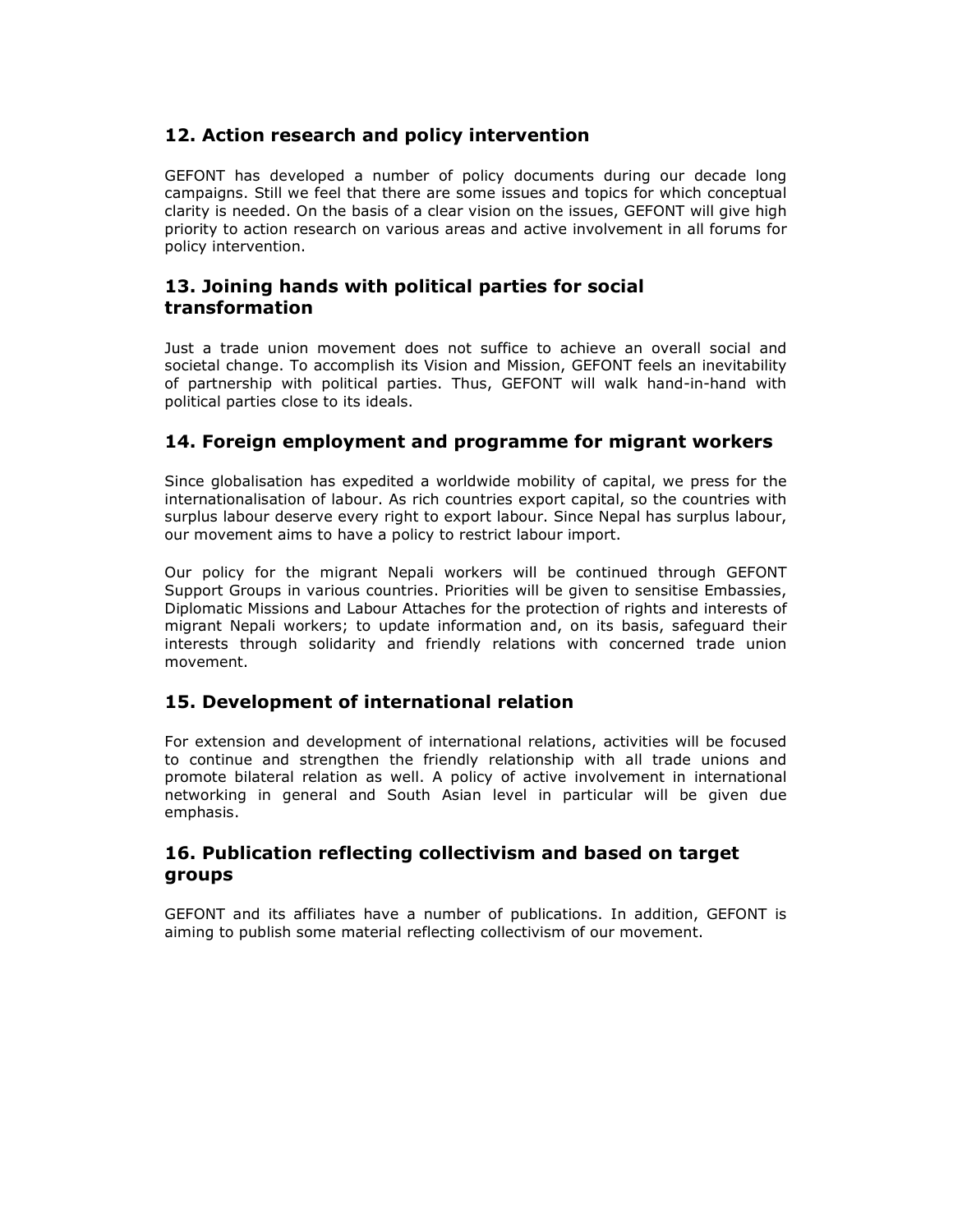# RESOULATIONS

#### Adopted by GEFONT - Third National Congress

#### This Congress -

- 1. Pays sentimental homage to the founder leader of Nepali Trade Union Movement and Chairperson of CPN - UML Com. Man Mohan Adhikari.
- 2. Extends heart felt tributes to the Martyrs who sacrificed their life for Nepal's labour movement, nationality and democracy.
- 3. Expresses serious concern against uncontrolled price hike as recent wage increases after a long exercise in agriculture, tea plantation & organised sector have been low in comparison to price increases and demands for effective price control and wage indexation.
- 4. Expresses strong support, with solidarity to the genuine demands of GEFONT Affiliates, for the following proposals:
- Demand for concrete government policy in order to revitalise the sick industries like textile, spinning and jute.
- Protest against non-implementation of Labour Act provisions including minimum wages & appointment letter in transport sector and demand for enforcement of other provisions of Labour Act and Transportation Act.
- Demand for immediate elimination of labour-subcontracting being practised in carpet industry and immediate enforcement of collective bargaining agreements between carpet association and NICWU.
- Demand for implementation of 10% service charge as put forward by NIHWU in place of 'tourist service charge' which has created illusion as service charge to the guests.
- Demand for compulsory life insurance to the workers of the adventurous jobs especially in trekking, travel & rafting, for increases in insurance amount and action against enterprises operating without life insurance provision.
- Strong resistance to the policy of handing public enterprises like Nepal Tea development Corporation to foreign & native monopoly capitalists neglecting national sovereignty on land.
- Demand for putting an end to the discrimination between Tea estate Rules and Labour Rules.
- Guarantee to the right of unionisation and effective implementation of Labour Laws in all types of enterprises all over the nation.
- Provision of suitable rules & regulations for the protection of rights & interests of self employed workers including particularly Auto mechanics and Rickshaw pullers.
- Demand for Workers' ID Card in order to secure job in Nepal for Nepali citizen and to regulate the heavy pressure of immigrant labour in urban informal sector including Construction.
- Stopping the existing caste discrimination & suppression in the sectors of traditional occupations including sweeping & garbage-cleaning.
- Demand for activity expansion of recently formed Central Monitoring Committee to the grass-root level for effective implementation of recently declared minimum wages for agricultural workers.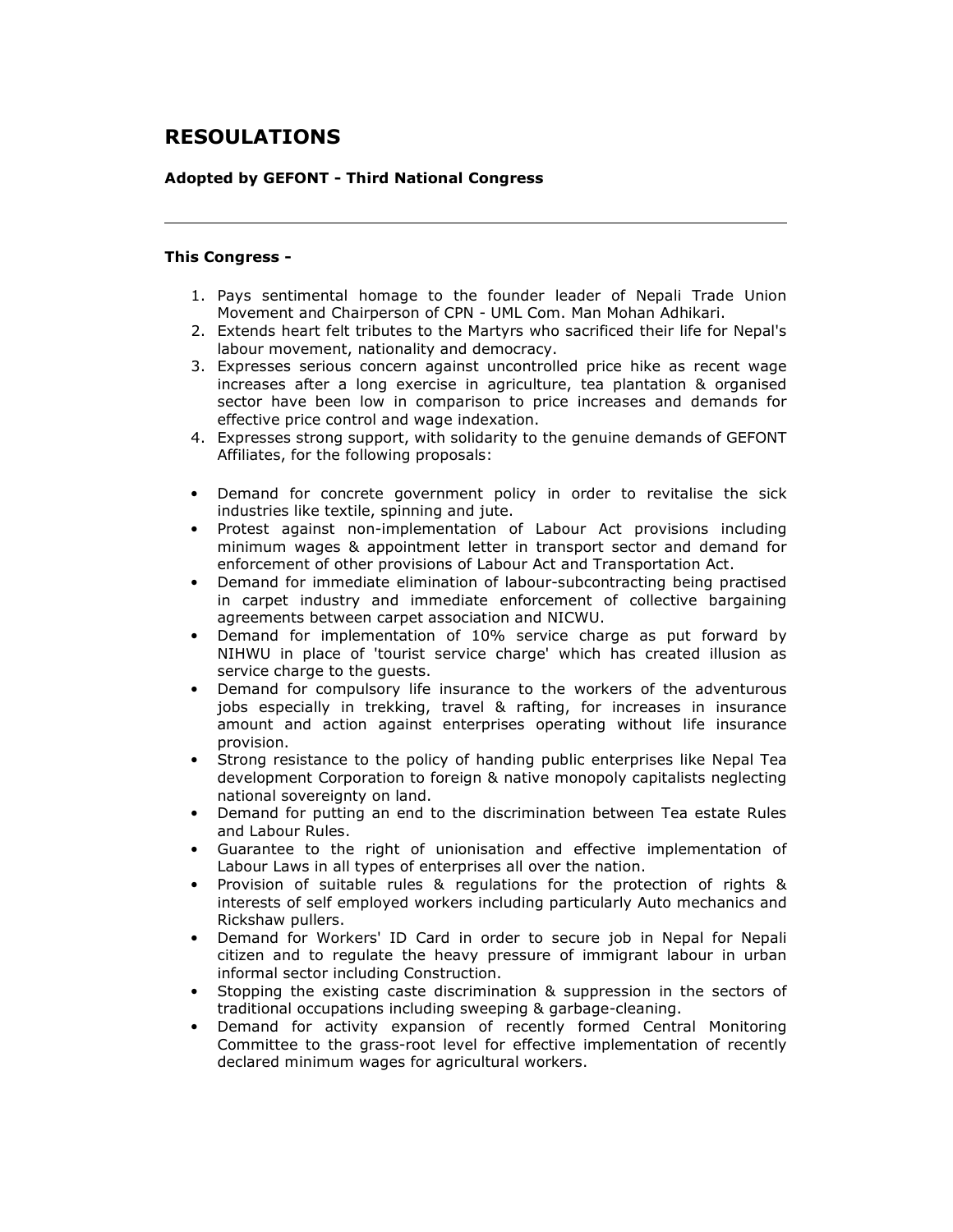- 5. Demands for permanent wage board in order to work for systematic and regular revision of minimum wages in every sectors of work.
- 6. Demands for immediate stoppage of unfair labour practices including kamaiya system.
- 7. Demands for job security and for immediate stoppage to the activities of firing workers from their employment.
- 8. Strongly demands to end exploitation over women and gender discrimination.
- 9. Committed to launch child labour elimination campaign based on policy adopted by the congress.
- 10. Demands for the protection of right to work and diplomatic protection to the migrant Nepali workers.
- 11. Extends strong solidarity to the 'Close India' program being organised on May 11 2000 by Indian trade union movement against globalisation.
- 12. Extends full-hearted solidarity to the peoples' movement for nationality, democracy and national liberation in various parts of the globe.
- 13.Supports the peaceful movement of Bhutanese people & expresses protest against autocratic suppression of the people by absolute Monarchy and appeals to concerned all to respect the right of Bhutanese refugees to return to their homeland with full self respect.

#### Special Resolutions:

- 1. The seven demands of the struggle declared in January 2000 by GEFONT were - Formation of Minimum Wage Fixation Committee & wage increases, Ensuring job in Nepal to Nepali citizens, Stopping subcontracting & informalisation of labour, opening of closed enterprises & opposing blind privatisation, determination of agricultural wages & stopping discrimination against woman workers, effective implementation of labour laws & enforcement of collective agreements and maintaining impartiality of labour administration. These demands were strongly supported by more than 40,000 workers formally through sending the 'demand card' with signature. So the Congress gives directives to the newly elected NEC to move forward to fulfil these demands except wage increases.
- 2. The Congress appeals for inclusion of kamaiya workers within the organisational structure of Federation of Agricultural workers of Nepal in order to reaccelerate kamaiya liberation movement and decides to dissolve Kamaiya Liberation Forum - Nepal.
- 3. The working class of the world is forced to face a number of complexities because of capital globalisation. So it is common nowadays to form various forums and groups to face the challenges. The experiences of forums and alliances in various regions and sub regions formed by trade unions in different continents have been highly effective in order to protect the interest of working class and to resist the anti-worker policies of TNCs, Big Business Groups & their joint ventures.

In South Asia, a forum of ruling class is already in operation. In the similar way, industrial & business class, in spite of cut-throat competition, has developed a common forum in order to harvest larger & larger profits. Unfortunately, the working class with the slogan 'Workers of the world, Unite!' is always scattered and divided. So in South Asian level, it is being realised that a sub regional forum is urgently needed. A forum of wide coverage based on issue-wise action may, at least, determine common policy to fight against the exploitation of TNCs working in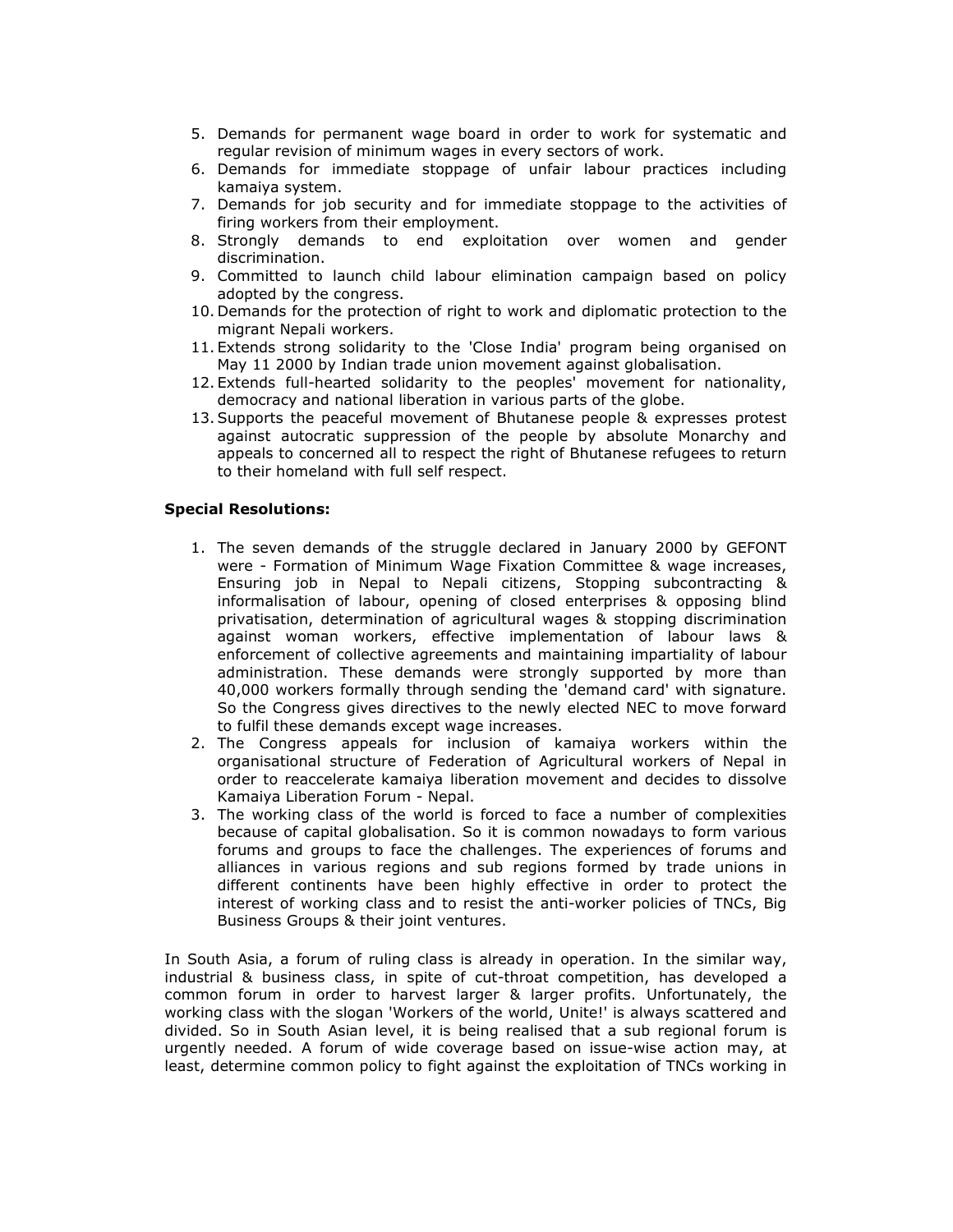South Asia and may have a target of collective bargaining with TNCs for the workers of the whole sub region according to the need.

The Congress strongly supports the continuation of the process initiated by the immediately passed NEC for the development of 'South Asian Trade union Forum' based on the principle of 'issue based - action based unity' among the numerous diversities.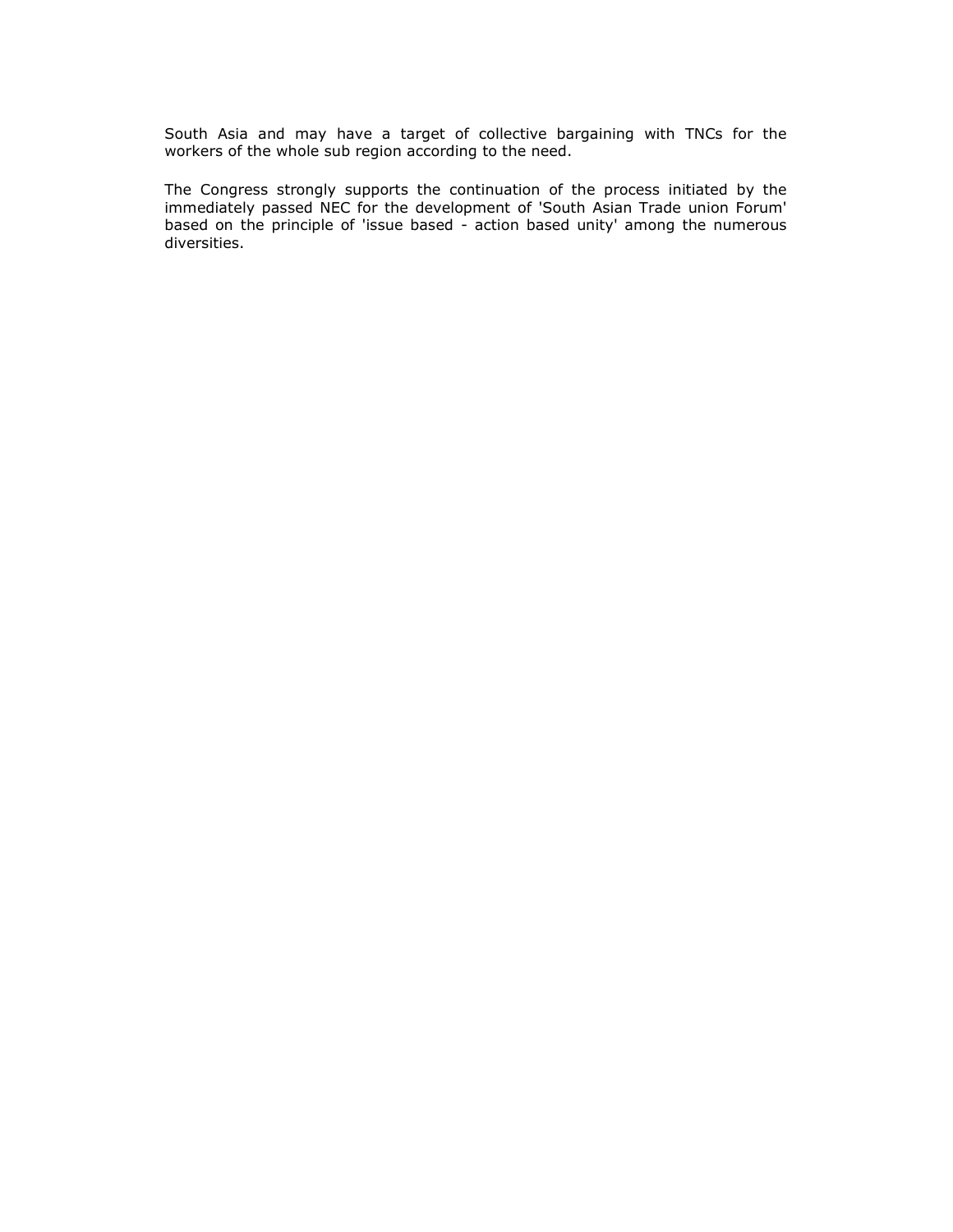# CONCLUDING REMARKS

#### By newly elected chairperson

Four years ago, during the concluding ceremony of our Second National Congress, we had committed that the GEFONT will be developed as an institution which will fit to face challenges in the new millenium. We have just further revisited our comitement in this Congress. On the occassion of this concluding ceremony we will relevency to mention some policy adopted by the congress.

The form of Nepali politics has undergone significant change in this decade. Absolute Monarchy is now transformed into Constitutional Monarchy.

CPN-UML and Nepali Congress are the two mainstreams if we analyse present national politics. However, there were effective self-centred activities and power sharing by small parties during the previous hung parliament, but it proved to be a short-term phenomenon. Therefore, it is clear that national politics of Nepal is moving ahead through the two mainstreams, though there may be giant contradictions and factions in the two parties in their internal politics.

National political environment is favourable for labour movement to expand the size and take a dynamic shape. Through the proper utilisation of this favourable environment, there are adequate opportunities to dynamise labour movement and to increase successful intervention in national policies.

In contemporary world politics, Socialism is again on rise after pushing off the failures of the past, though imperialism and capitalism are still offensive. New process of thought has started. A new phase of socialism hand in hand with pluralism has begun. Now, the thought of considering socialism as a destination has gone to a corner and the thought of considering it as the continuous process & a great journey is being gradually accepted. Therefore, violence based traditional path for change is not the only route and a number of alternatives are now opened.

Moreover, There have been outstanding changes in the trade union movement of the world. Absolute non-alignment has also lost its importance. In every issue, involvement and resistance has become an inevitable truth. Opposing in an isolated manner from a far outside corner, now, doesn't have any role. Therefore, the old method of boycott in case of differences with respect to thought & working style is not practical. Instead of boycott and isolated opposition, respected involvement and firm resistance in various international forums is our stand for the days to come.

Isolation in each and every sector has become irrelevant and interdependence has become the reality of human life. As a result, formation of networks & blocs and protection of common interest is going internationally in a number of aspects like military, political, economic-commercial, religious-cultural etc.

Considering acute poverty, similar life style and common nature of the problems in SAARC countries, the need of forming an open & liberal trade union network is evident. It has become relevant after the establishment of World Trade Organisation. We should be ready to play our role in order to form such a South Asian Network, if it becomes possible.